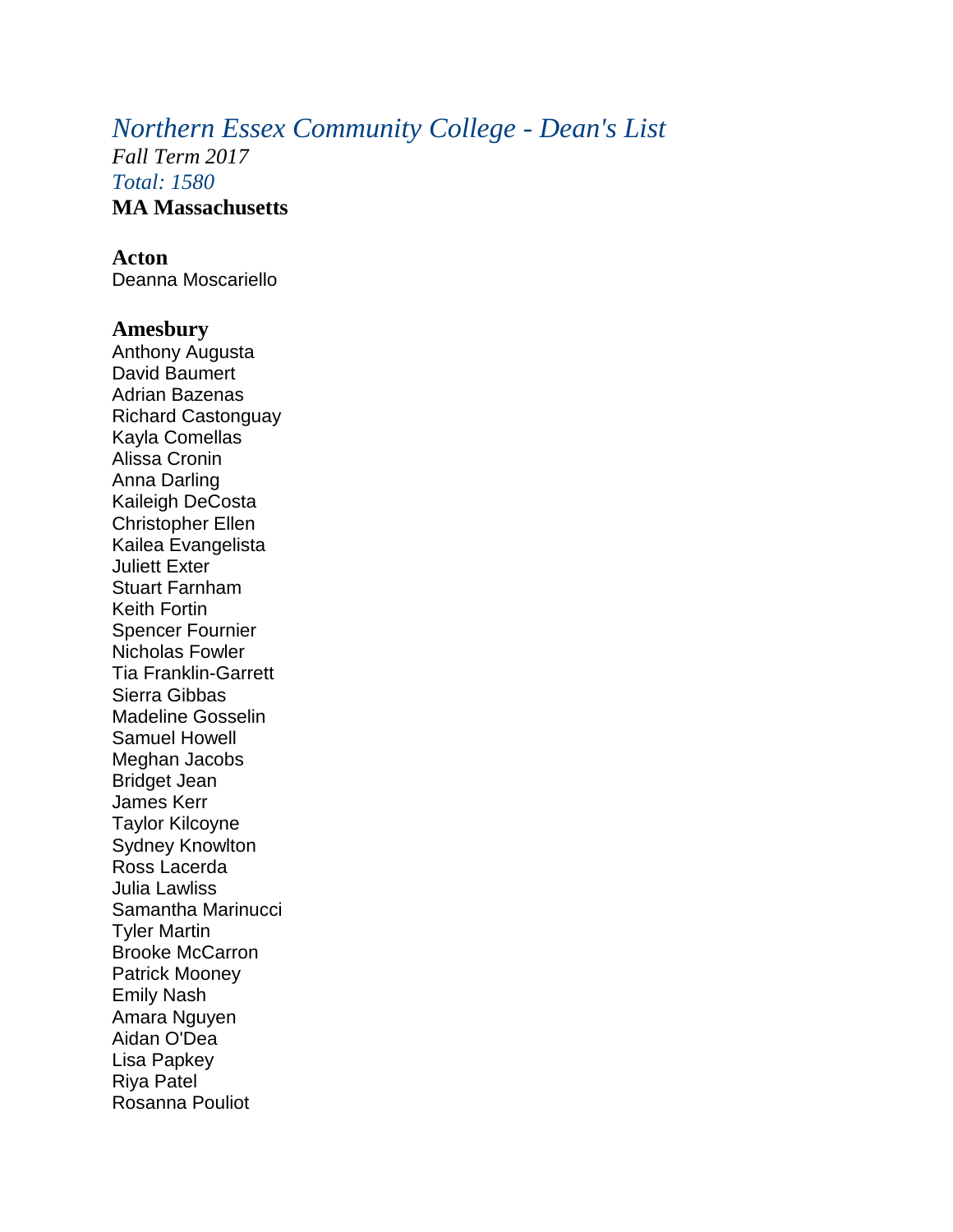Candace Proulx Adelia Purdy Richard Reidy Jessica Richardson Christopher Schall Renee Schultz Michael Souza Samuel Stevens Jessica Stevenson Krystal Sweazey Ava Tomaso Dominic Tomkiewicz Matthew Trippett-Apicella Brittany Warner Brian White Jessica Willard Cassandra Young Sarah Zeigler

#### **Andover**

Jane Biddle Alyssa Bono Emily Cole Emily Connors Moriah Crocker Ross Daprato Mugdha Deshpande Jenn Ezell Winfield Field Rahab Githetha Nicholas Gonzalez Katherine Holloway David Kessler Thomas Lee Jessica May Gemma Meyette Inna Nisembaum Jada Pasho Madeline Perigaut David Porter Liz Rios Madelyn Sang Peter Secor Matthew Sherman Rajneet Thandi Dean Voyer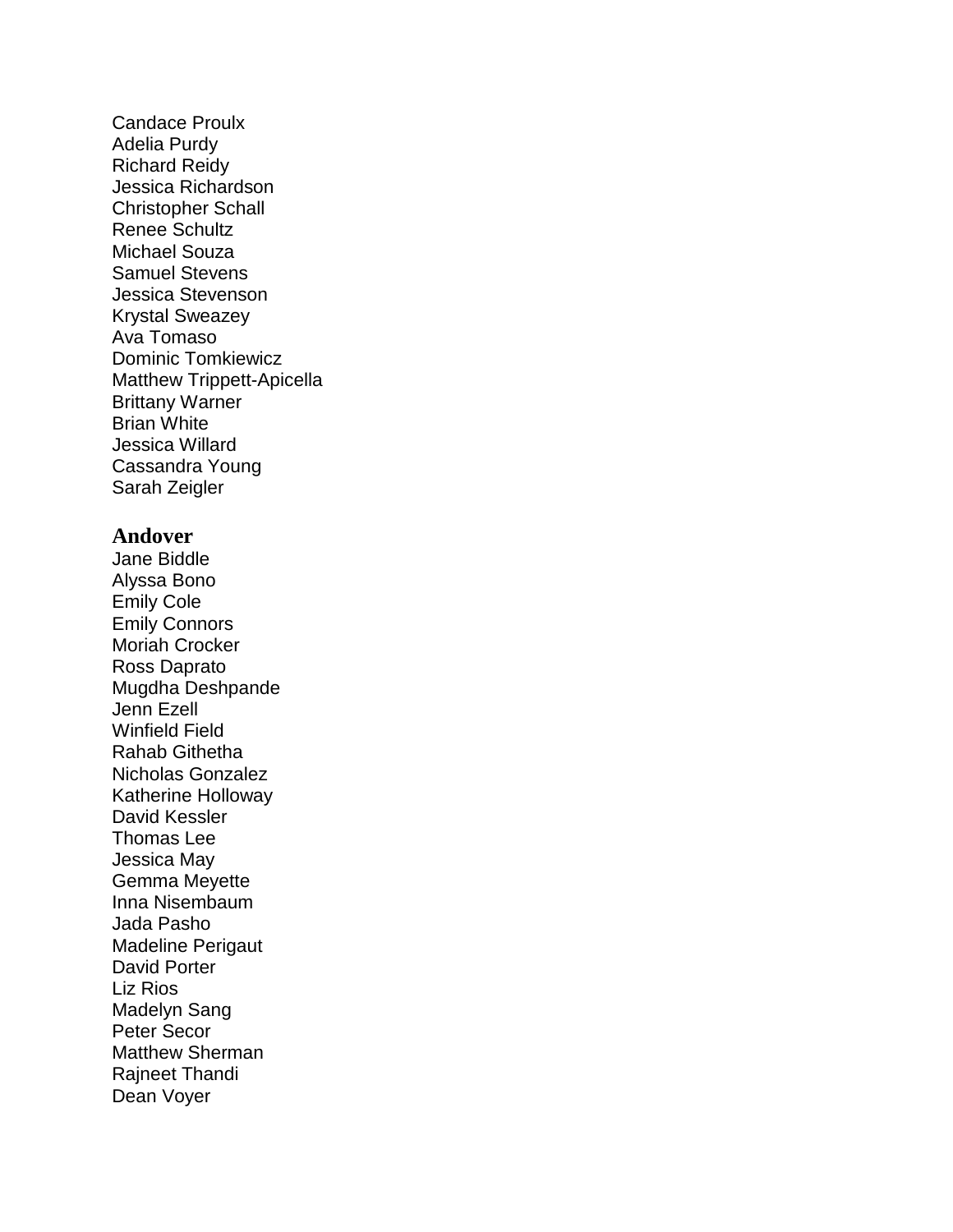Shannon Williams

**Ayer** Daniel Perry

**Baldwinville** Hannah Rathburn

**Bedford** David Coburn

**Beverly** Brett Davekos

**Billerica** Jocelyn Jenks

**Boston** Elizabeth Finnerty

**Boxford** Noah Greenstein Timothy Ness

**Boylston** Heather Burkhardt

# **Bradford**

Aracelis Alvarado Michelle Barrett Sierra Bourque Patricia Boyd Domenic Buccini Adairis Cabrera Cherie Caron Meghan Carpenter Wendy Castro Victoria Cerasuolo Danielle Crowe-Denoncourt Neuris De la Cruz Ryan Denoncourt Jared DesRoche Aracelis Escalera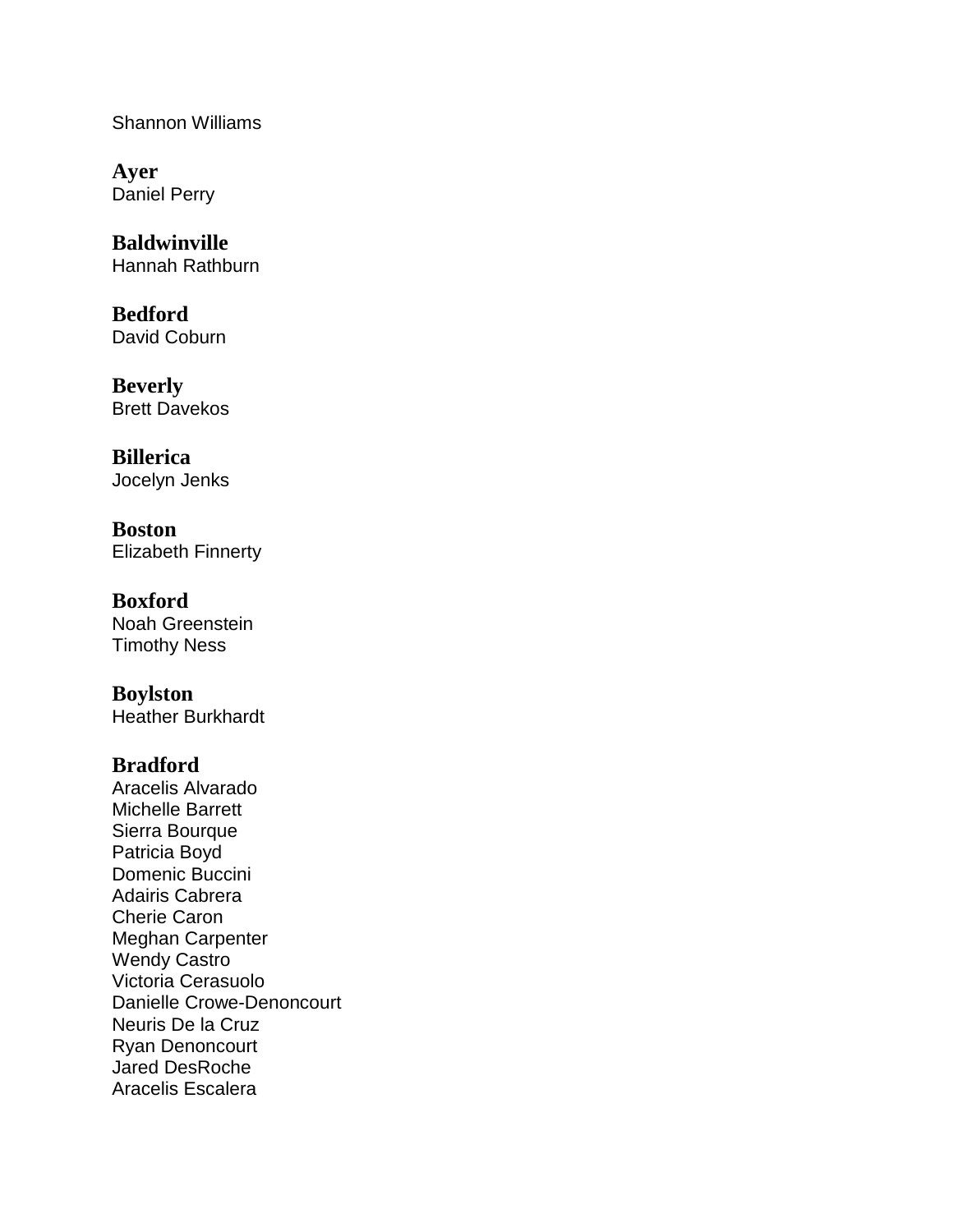Edward Fullerton Brandon Gobbi Kaitlyn Gould Gregory Green Jacob Gynan Ashley Jordan Shawna LaChance Nicole Laponius Gioconda Lebaron Erin Lynch Kristin Marino Bradley McLaughlin Victoria Milham Minerva O'Neill Belfort Tanairi Portela Monica Roche Jasmine Sanchez Bryttany Smith Jennifer Soberon Kimberly Surette Yugleimy Tapia Leandra Torres Mark Tyczynski Brennah Vaughan Andrew Venditti Elisabeth Walker Kathleen Worden Cabral

# **Byfield**

Maxwell Madden Ryan Wood

### **Cambridge**

Joseph Torres

# **Chelmsford**

Emma Ferreira Kyle Jendrock Justin Mui

# **Clinton**

Frederick Bogue

#### **Concord** Jordan Simmons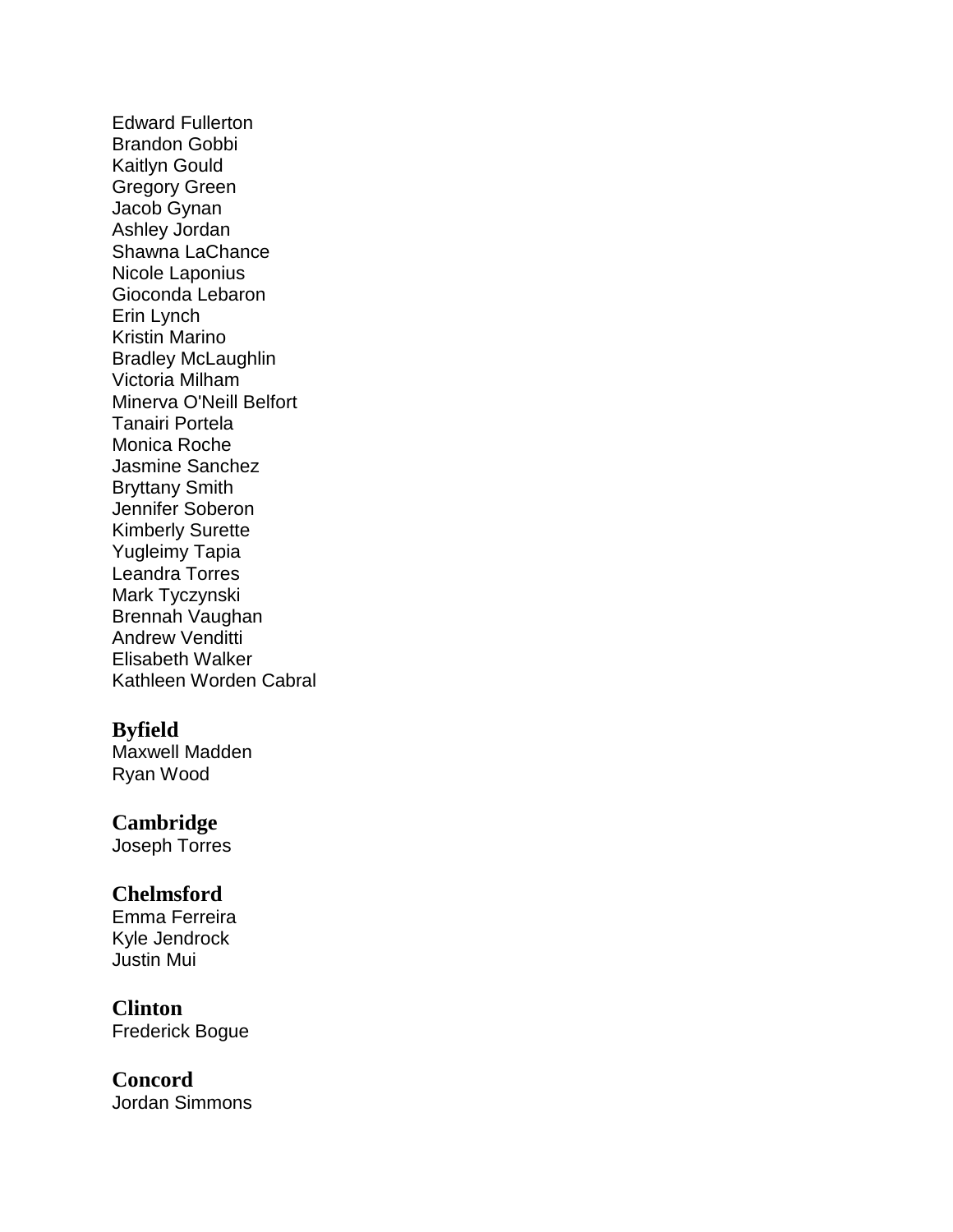### **Dorchester**

Jessica Darius

### **Dracut**

Joshua Clement Kaitlyn Emond Shauna Fauvel Alayna Geoffroy Ashley Grace Samantha Klesaris Vasilios Krikoris Kevin Lambert Andrew Lareau Alan Larochelle Kaylen Melo Caraballo Joan Ndungu Yara Omar Samnang San Kyle Scott Lindsay Swift Antoinette Tengey Monita Trivedi James Van Loon Kelly Zamanakos

# **Dracut**

Kayla Ouellette

### **Everett** Brittany Henriques

**Fitchburg**

Francis Herrand

# **Framingham**

Leah Gathogo

# **Georgetown**

Daniel Huppe Cassandra Lewis Maxwell Mogavero Lauren Patrie Patrick Percival Richard Pimentel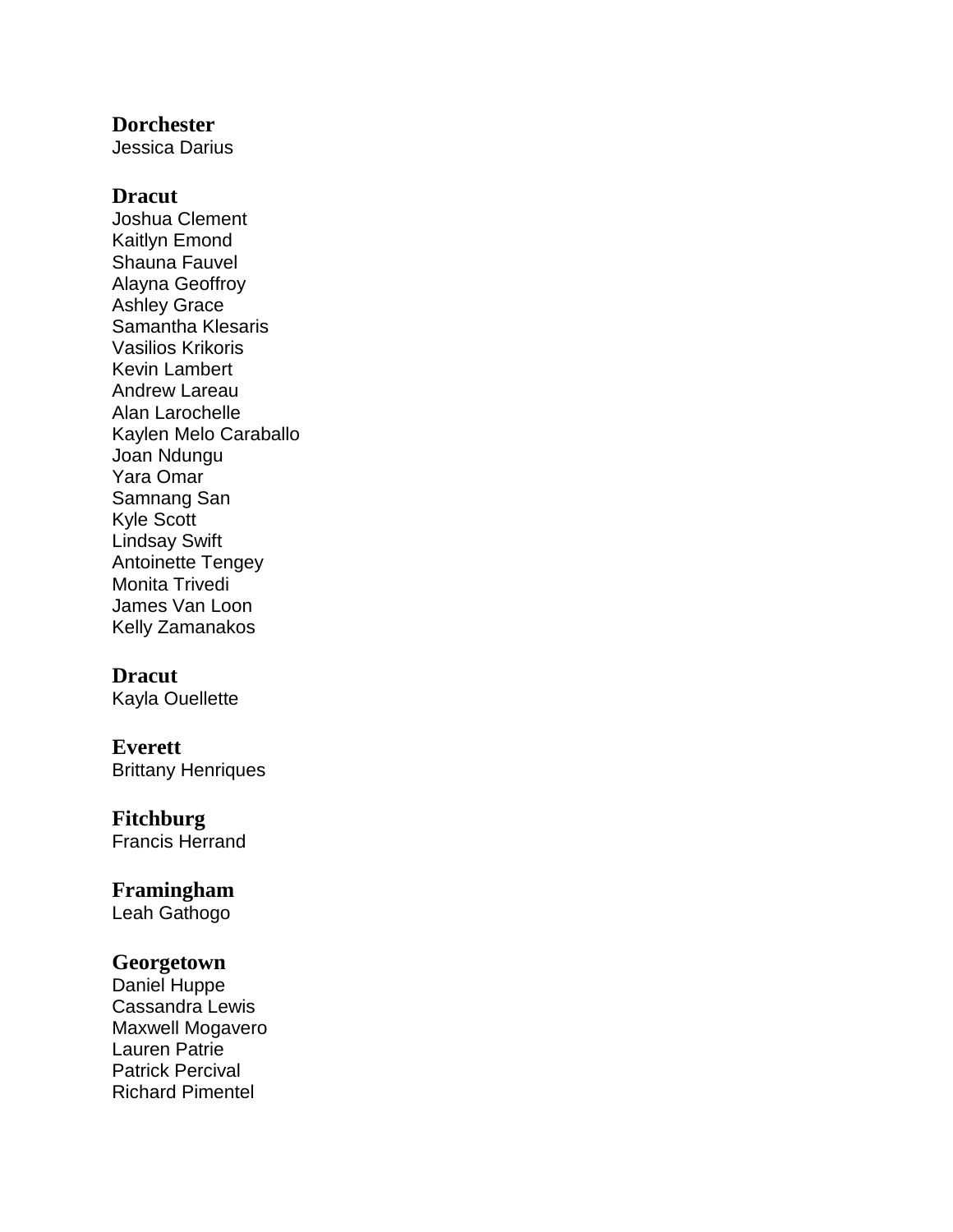#### Sheryl Savage

### **Gloucester**

Meghan Balestraci Lauren Horne Douglas MacLeod Michael Puopolo Penny Sperry

# **Groveland**

Laura Bender Thomas Byron Nina Capeles Andrea Caponigro Alex Carvotta Andrew Clark Cailyn Collins Emily Cruz Kiefer Dalton Lindsey DeZenzo Sean Desmond Stephanie Gartside Amanda Greene Melissa Hauss Jeremy Hean Connor Hendry Keshani Hughes Megan Jordan Christine LaFauci David Nalchajian Meaghan O'Hearn Christopher Racca Ashley Riter Adriana Santos Deanna Santos

# **Haverhill**

Stefania Aguirre Alexis Alestock Arshad Ali Jonathon Anderson Rachel Anderson Christopher Archambault Peter Arias Rony Astacio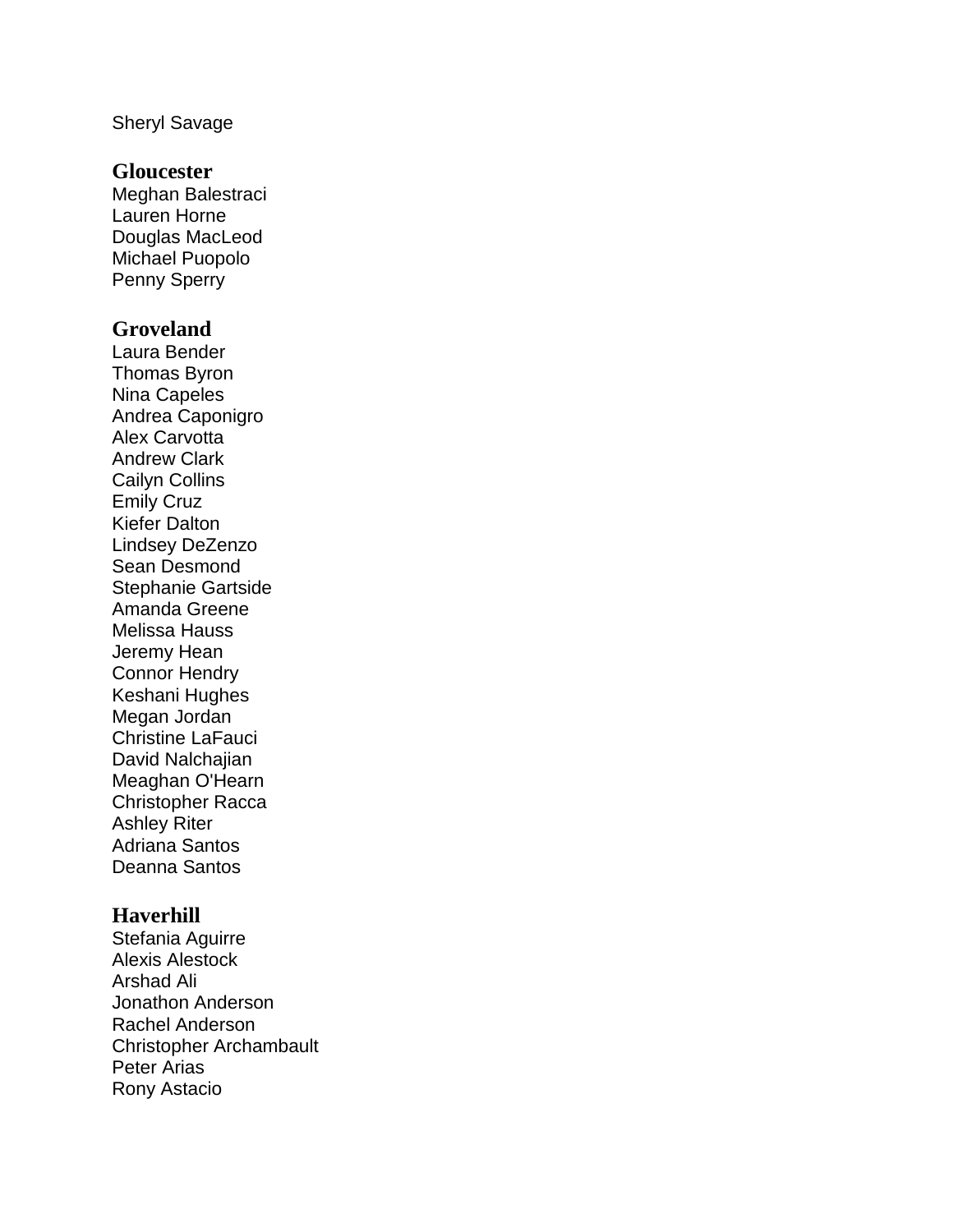Yvette Baez Paige Baglieri Erik Bailey Karissa Banks Olivia Barnett Nina Barone Travis Barrett Maureen Beauvais Kaylee Bell Rose Bellahalea Tracy Benedetti Carlyle Bien-Aime Amanda Blanch House Marissa Bocchetti Connie Bodemer Myranda Bodwell Grace Boerger Ferliannie Bonilla Kimberly Bosque Kiley Bowman Joseph Brent Mark Briana Kristina Brown Liza Burgie Selenia Burgos Max Byerley Nicolas Caloggero Madison Cameron Ariana Caraballo Marisa Carrasquillo Smeralda Casimir Jessica Cayer Kelsey Ceder Tisha Cerasuolo Julianne Chase Ashley Cintron Jenna Ciocco Caitlin Clifford Maria Colon Rita Colon Angelique Concepcion Whitnei Coorey Julia Copeland Kim Corsaro-Raye Krizel Crabb Cynthia Cruz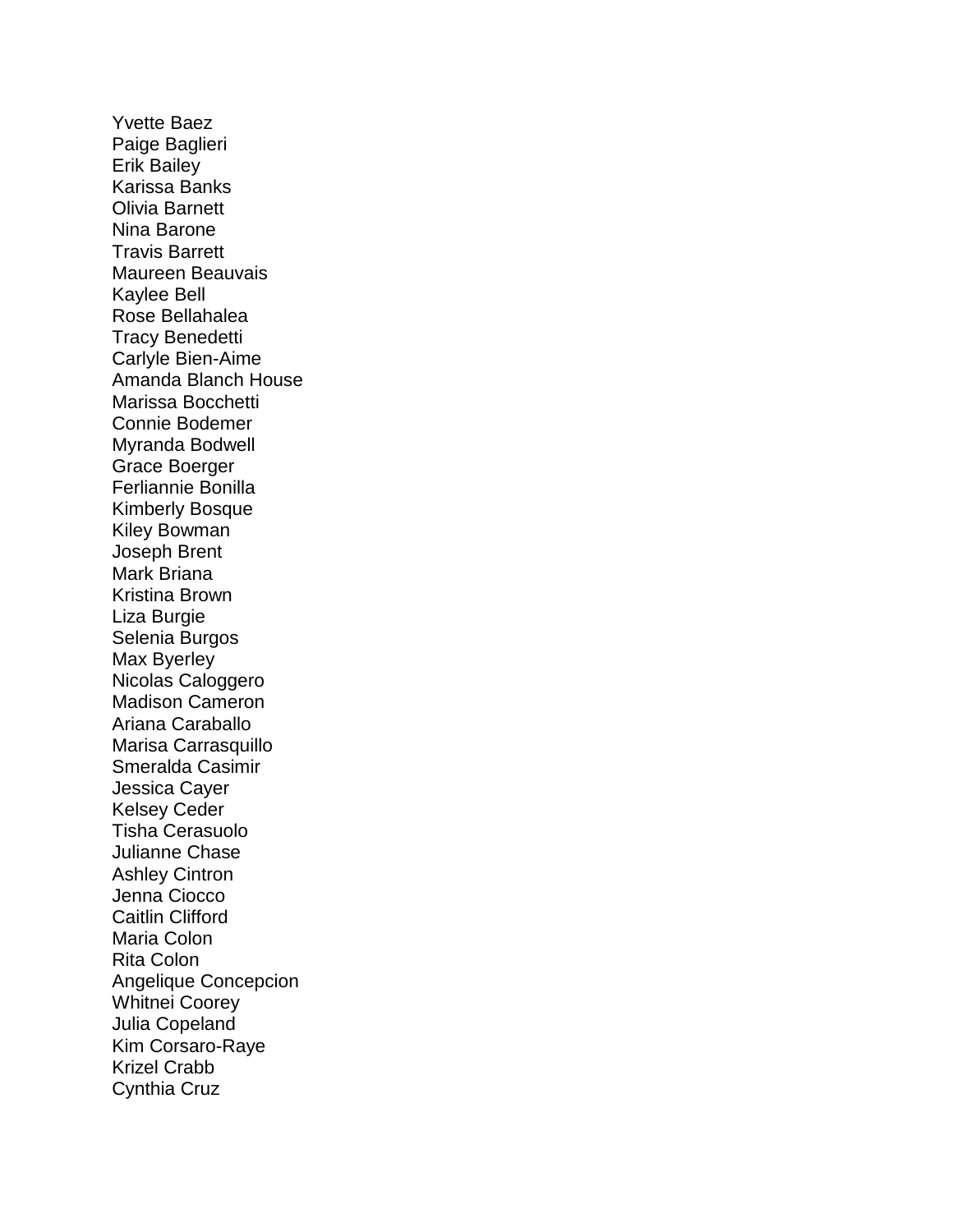Luisamaria Cruz John Cunningham Jennifer Curtis Samantha Dacey Brooke Daniels Maria DeAza Ashleigh DeMaris Sarah Desiderio Kayla DiBella Nicole DiGregorio Kyle DiOrio Cindy Diaz Denisse Diaz Isis Diaz Yareliz Diaz Kaycie Dickinson Shelby Dill Christina Dole Karen Dos Santos David Dubois Desiree Dupuis Marina Duran Susan Dysart Nicholas Elwell Emeka Enwere Jennifer Ewart Ariana Federo Olivia Feole Jonathan Figueroa Mercado Sarah Finlay Amanda Forgetta Nicole Frascone Jessica Fuentes Matthew Gagne Kevin Galva Corey Gauthier Eddelyn Gonzalez Gloria Gonzalez Yamell Gonzalez Diana Gonzalez Guarin Joseph Gosselin Jonathan Goutier Jonina Goyette Melinda Graciale Bailey Greer Devin Guarino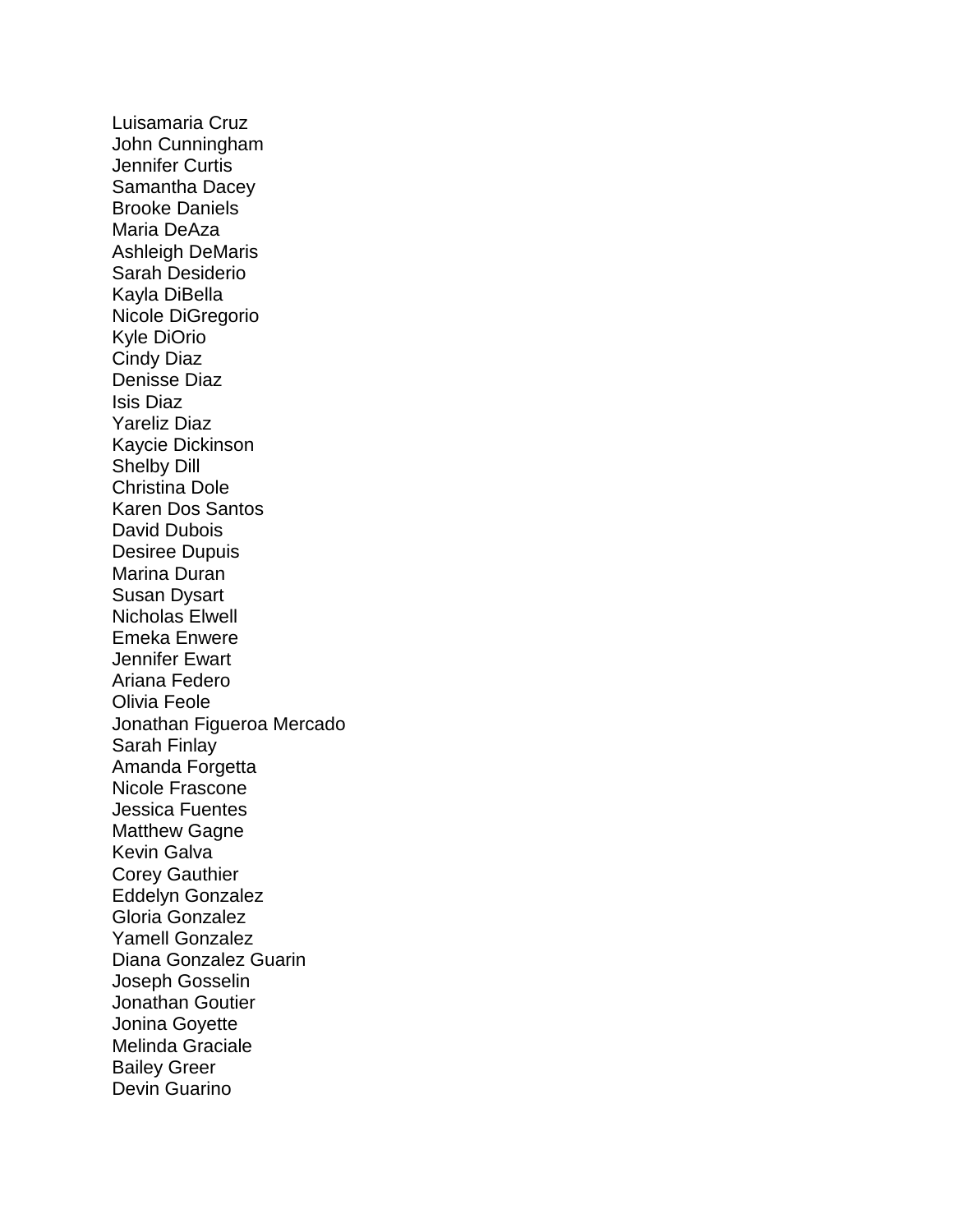Valerie Gutierrez Pedro Gutierrez Rincon Katherine Hailson Lauren Hamilton Megan Hammer Stephanie Hannagan Amber Haslet Michael Hennessy Carlene Houle Brian Huberdeau Chloe Isabelle-Alper Michelle Jimenez Stephanie Jimenez Nicholas Johnson Kim Johnston Priscilla Johnston Elise Kasparian Nikolas Kedian Bernard Kelly Devin Kent-Wallace Monica Keo Guney Kilitcioglu Francesca Kimball Rebecca King Adam Kinser Justine Kinser Mary Kinyanjui-Nganga Marie Klinch Justin Knowles Mimoza Konomi Ashley Lacasse April Lara Roselly Lassus Wayne Lawver Douglas Lay Jenny Lazala Shawn LeBaron Jon Lees John Leuchter Samantha Leung Nancy Leveille Amanda Lindsay Lawrence Linnell Steevie Litchfield Hanhua Liu Joshua Logan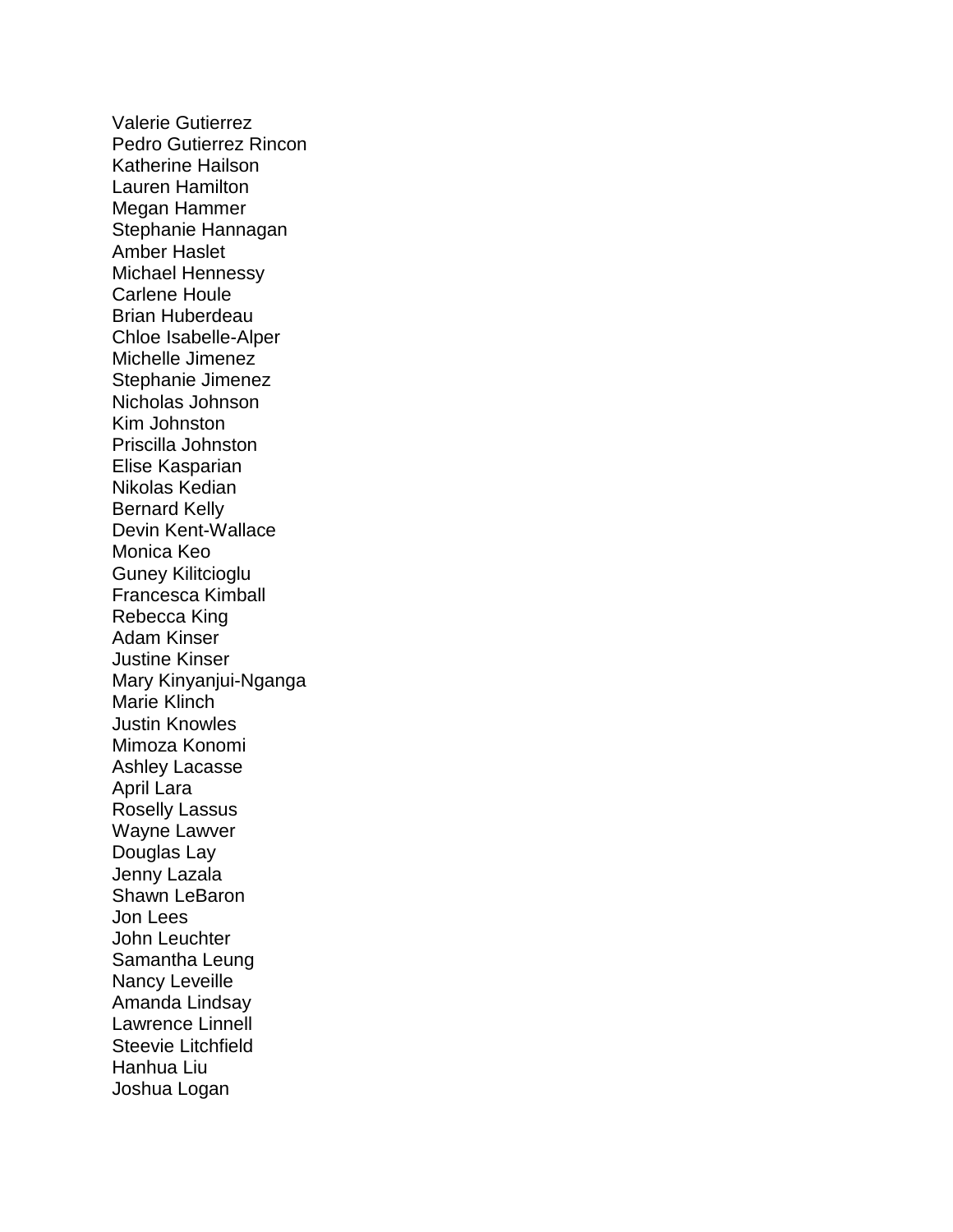John Lynch Eden MacDougall Johanna Martinez Kali Mata Diana Mata-Cruz Hygdrea Mathurin Karene Matoka Nana Irsandra Matrille Marianna Maurello Nicholas Mayo Nathaniel McArthur Emma McElroy John McGuirk Rosmira McKenna Jenna McLaughlin Bryan McWhorter Jessica Meehan Genesis Mejia Sandra Melendez Alyssa Mello Mariella Mendez Megan Meran Bryan Merino Roscel Mesta Joshua Michaud Chloe Mitchell Christopher Montes Felicia Montilla Jaclyn Morales Jaime Morales Naydelin Morel Michelle Morello Olivia Moses Kimberly Mosher Natalie Moulison Tammy Muir Melissa Munster Francis Mwangi Salwa Nasreddine Luke Nicolosi Nina Nieves Margaret Njeri Dena Noury Krystal Oller Noah Pageau Julia Palizzolo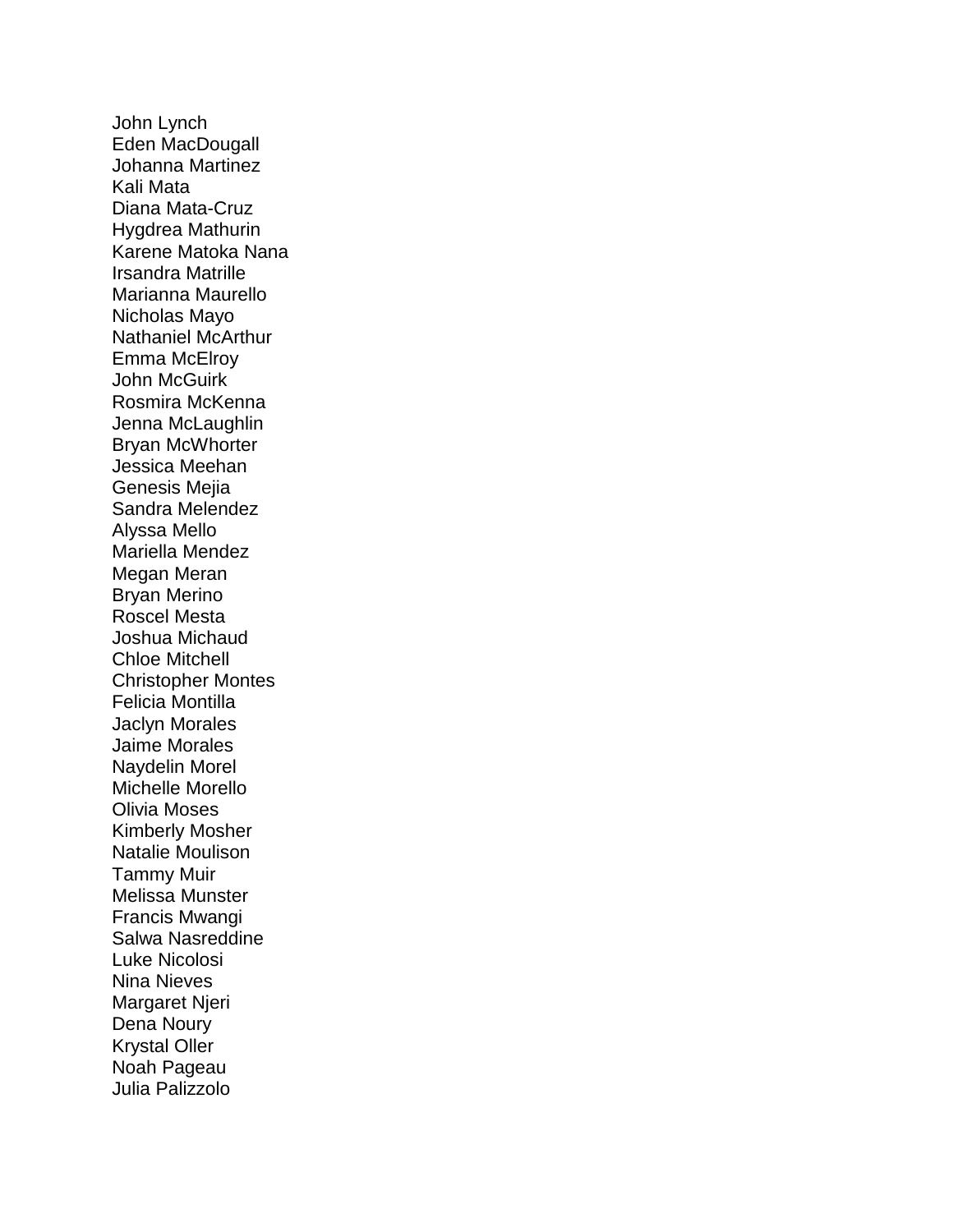Dakota Parkhurst Parth Patel Tarpan Patel Urvi Patel Susan Pavone Irene Pe Maximo Pelaez Lucianne Pelaez-Zayas Alexandra Pezzella Trang Phan Mariana Pietrangelo Timothy Pond Adam Powell Elizabeth Provencher James Provencher Helen Quickley Devin Quinney Karina Quiroz Kimberly Ramirez Sara Ramirez Rachel Ramos Montilla Brittany Raymond Caitlyn Regan Emmaline Rheault Brittany Rieger Isabella Riendeau Jordan Riley Jenellies Rivera Pierre Robergeau Angela Robinson Stephanie Rodenhiser Melanie Rodriguez Natalie Rodriguez Sophie Rodriguez William Rollins Gabriela Rosa Gianna Rosenau Jonathan Roy Alicia Russell Brianna Rustani Sebastien Sabbagh Jelienny Sanchez Nydia Sanchez Thane Sanford Natasha Santana Richard Santos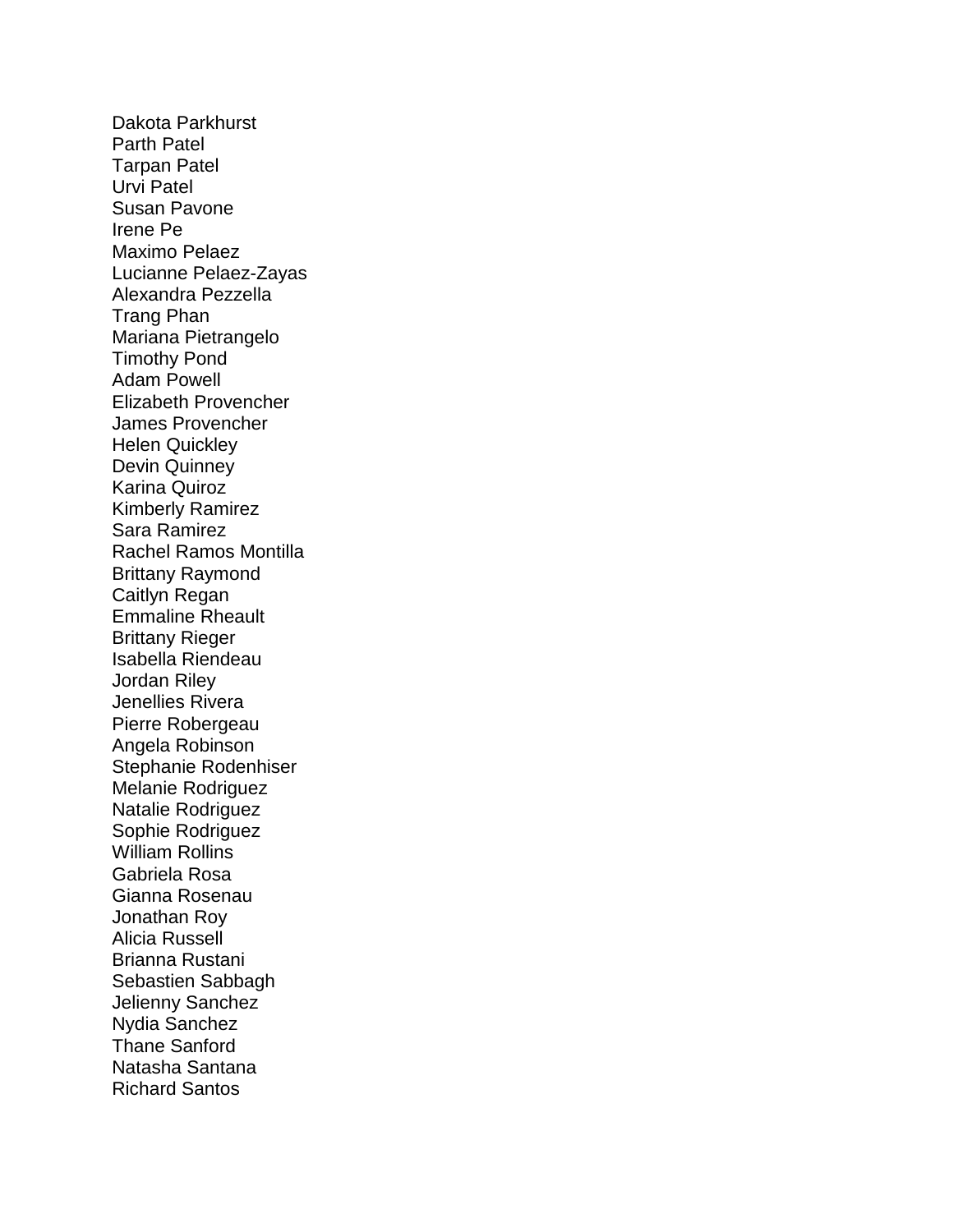Rachel Sapienza Maria Sarante Allison Sargent Morgan Savage Brittany Scarelli Carrie Scott Taylor Scott Kolby Sheaff Emi Sisco Erica Small Henry Smeland-Wagman Wm.-Brennen Smith Piera Sokhom Raymi Sosa Panagiota Souliotis David Souther Alexandria Spheekas Chelsea StJean Raymond Stacy Nicolas Stratton Amy Struppa Megan Sullivan Tess Tarpy Alyssa Tascon Carla Tavarez Jennifer Taveras Sarah Tavitian Francisco Tejada Laurie Tetreault Lisa Thorne Belep Tzej Gail Valli Indiana Vargas Samantha Vets Michelle Villar Dimitra Vourtsas Amanda Waitt Emily Walker Jason Walsh Rachel Walsh Anne Wanjihia John Washington Christopher Welch Carly White Garrett Wilkinson Harrison Woelfel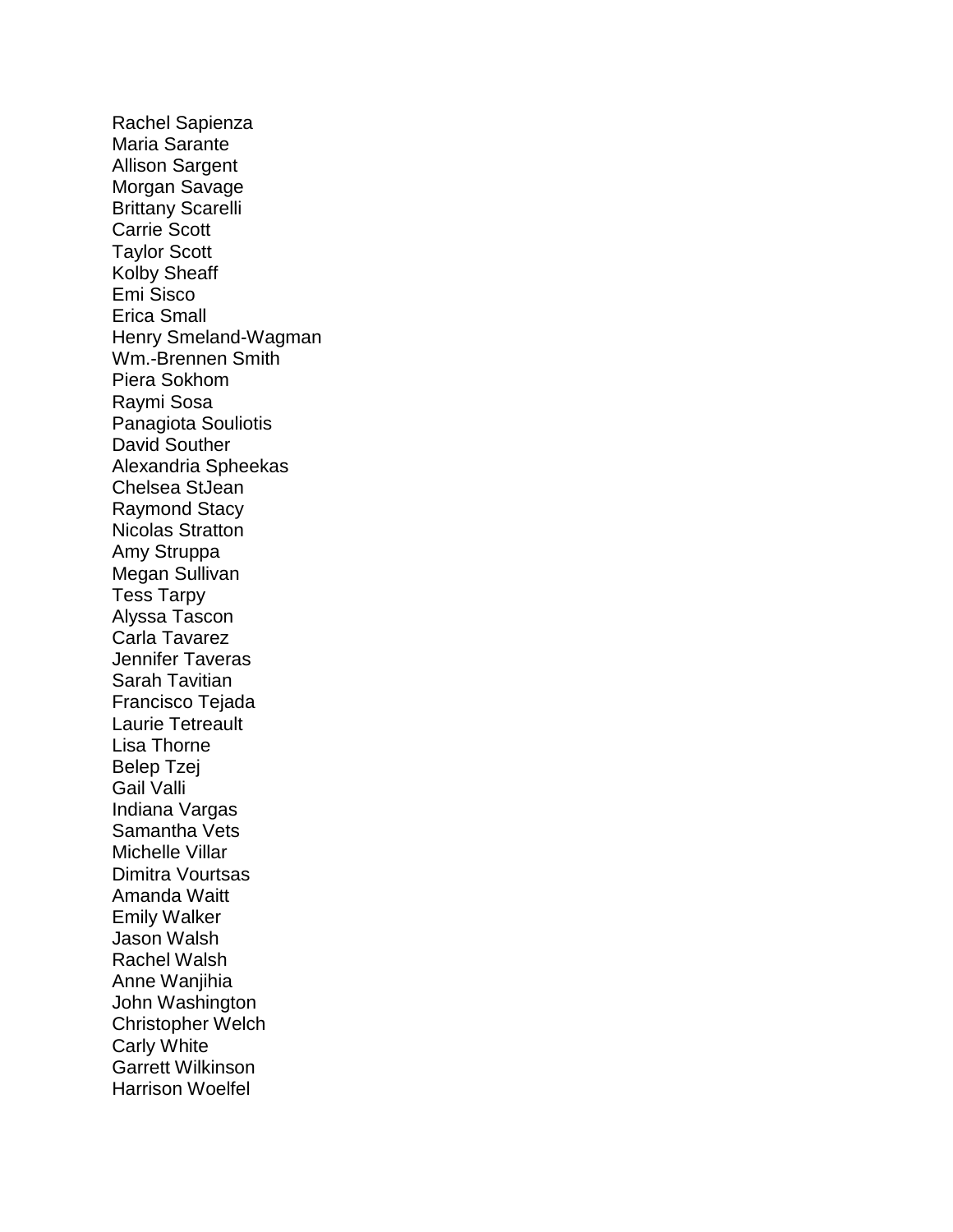Aria Young Richard Zamor Leonidas Zekirias Tanya Zimmermann Sarah Zompa Karen Zybert

# **Haverill**

Jocelyn Paraskoulakis

#### **Hubbardston**

Pamela McHugh

# **Ipswich**

Nicolette Barber Kristina Brendel Amanda Wezesa Aaron Zaroulis

### **Lawrence**

Albelys Abreu Eliana Abreu Laura Abreu Rodriguez Nathaniel Acevedo Stephanie Acosta Richard Agostini Ingrid Aguilar John Alba Moronta Alberto Alberto Luis Alberto Scarlet Alcantara Victor Alcantara Guilianys Almarante Ivanna Almonte Katherine Almonte Dariel Alvarado Alondra Alvarez Maribel Amezaga Keith Anderson Lissette Anziani Jose Aparicio Kevin Aparicio Soleidi Aragones Dileisy Arias Ellyn Arias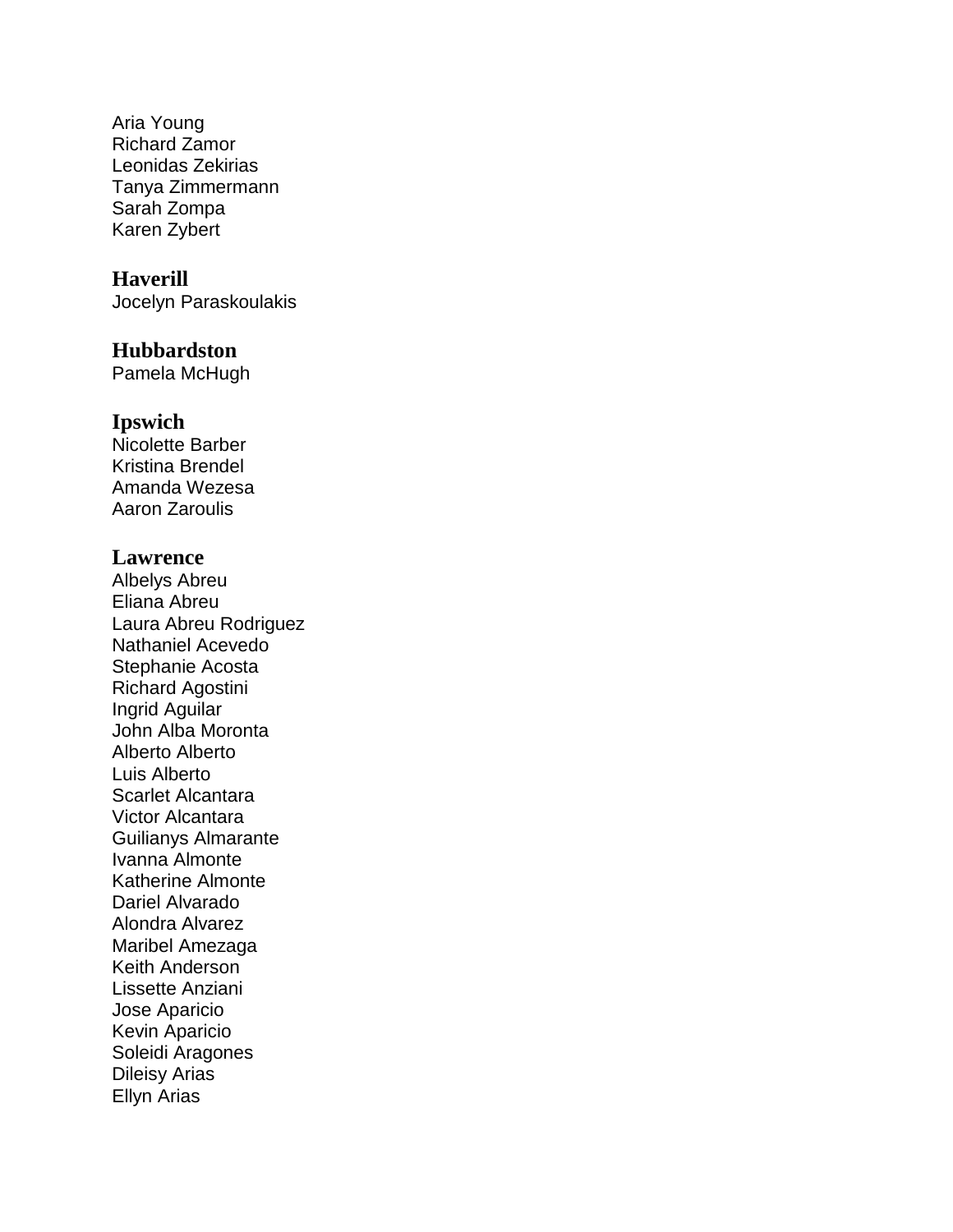Raldy Arias Ysmaelin Arias Denise Arredondo Marlenne Astacio Satin Austin Cesarina Baez Guilbert Baez Henry Baez Francis Balbuena Ana Barahona Darnnellyz Batista Xiomara Batista-Hernandez Marleny Bautista Freibel Bautista Soto Lisa Beaulieu Jaden Belizaire Jomar Beltre Neisha Benitez Nathalie Bernard Stainsburry Berthomieux Daniel Berube Anais Betances Benjamin Beverage Tracy Bohne Ashley Breen Chris Breton Shamiel Brito Nahomy Caba Maria Cabrera Orlando Cabrera Waleska Caceres Jose Calcano Sanchez Chris Camilo Berioska Cardenas Veira Cardona Denisse Castillo George Castillo Juan Castillo Kenia Castillo Yanelys Castillo Selenny Catalino Sopeary Chen Jeanine Collado Ranluis Collado Jose Collado Soto Grecia Colon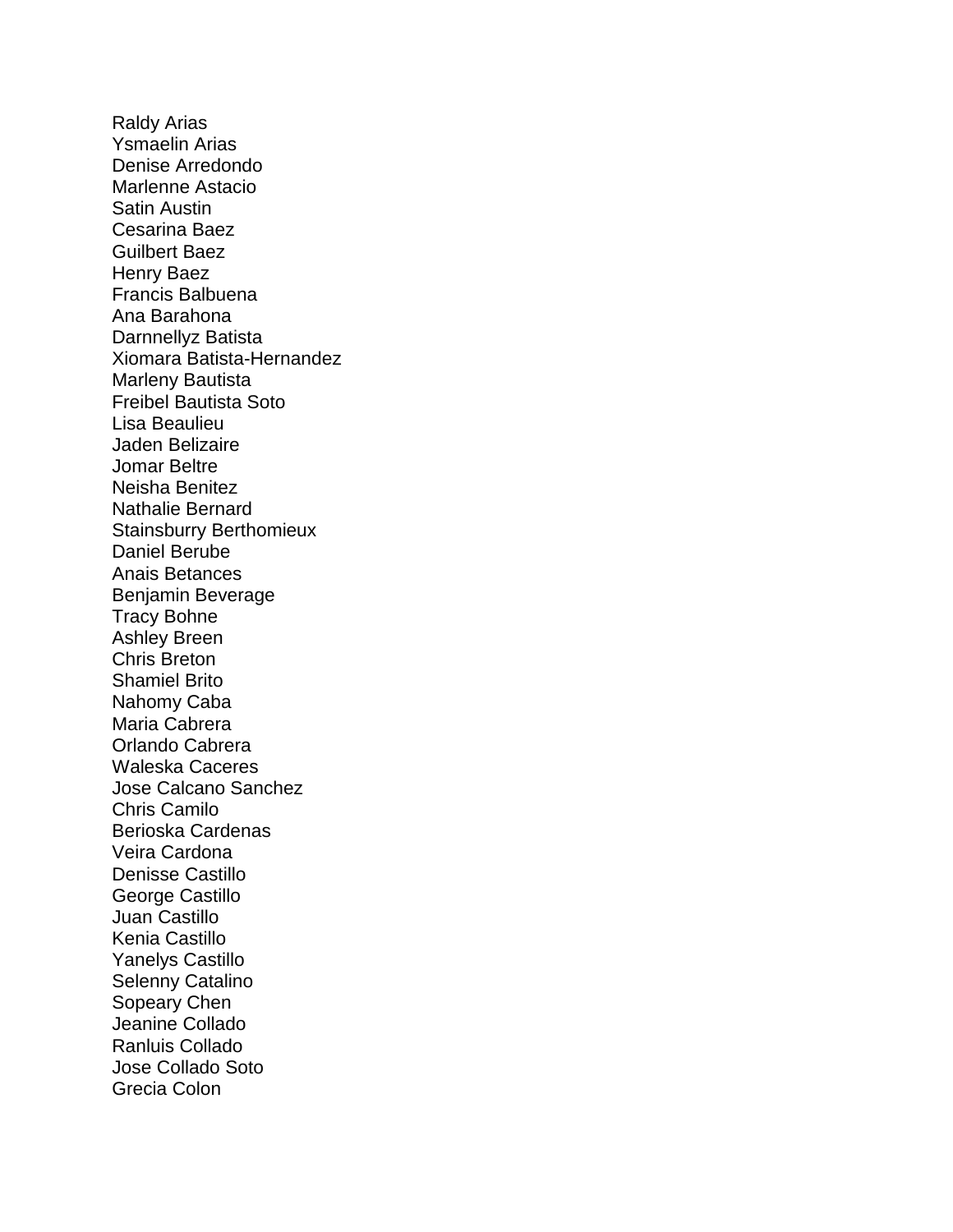Luz Colon Natacia Concepcion Yveline Constant Kaitlyn Correa Angelo Cruz Idalsy Cruz Adrianny Cruz Mendez James Cuddy Mariela Cueva Jordan Curley Angelie Davila-Richiez Haylis De La Cruz Jefferson De La Cruz Rytel De La Rosa Chelsea-Lynne DeFusco Anyely DeLaCruz Kelly DeSantis Craig Delorey Keyscha Delva Elizabeth Diaz Stephanie Diaz Stephanie Diaz Wildalis Diaz Wilmary Diaz Yulainy Diaz Jose Dilone Rodriguez Nygelia Disla Gladys Dominguez John Dowd Marilyn Duran Nashely Duran Marielsy Espaillat Darleny Espinal Dayliana Espinal Juan Espinal Julio Espinal Samantha Espinal Maxwell Espiritusanto Luis Estevez David Estrella Mario Estrella Polanco Albany Fabian Bemely Fabian Sokaina Faitout Francis Feliz Enrique Fermin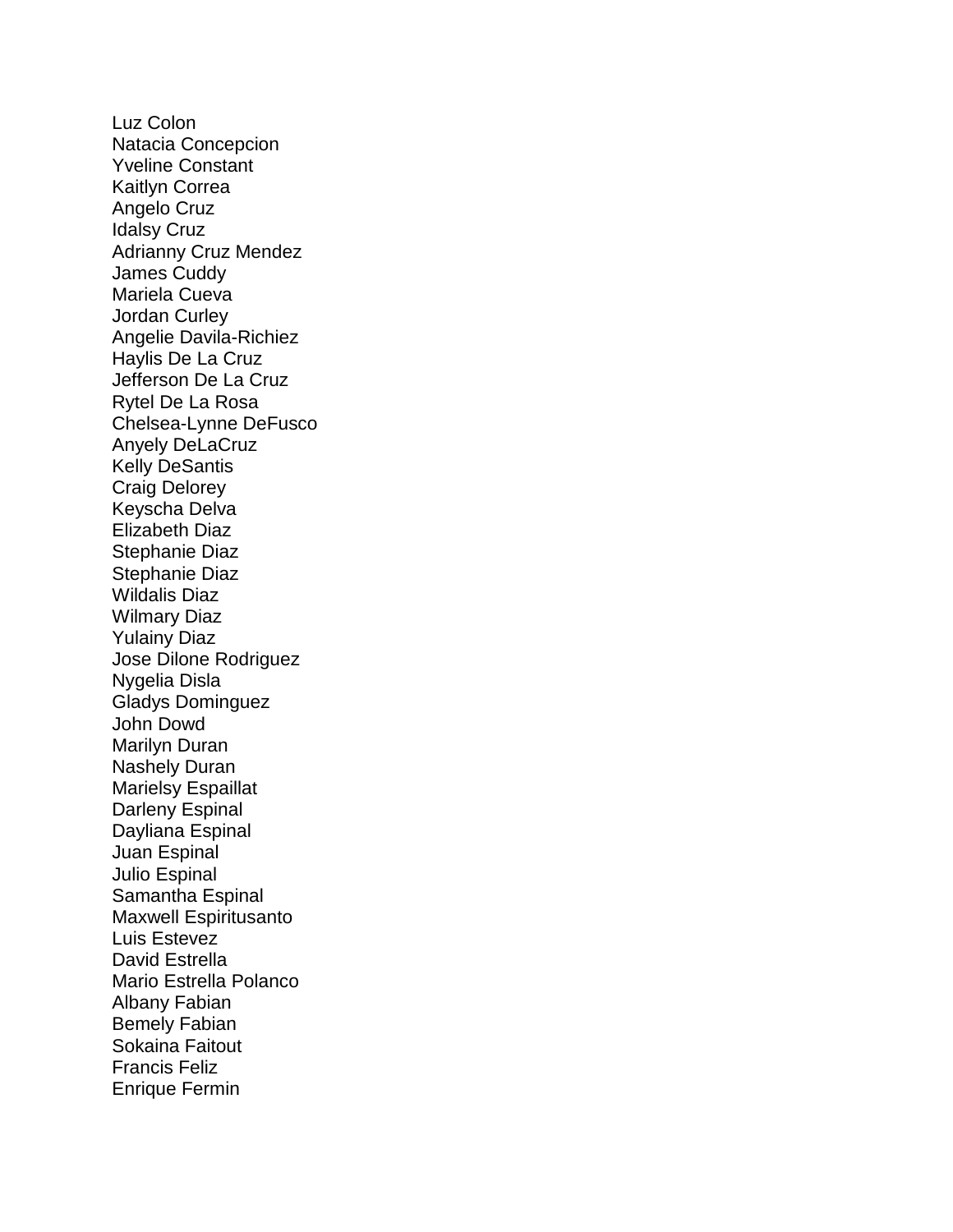Jose Fernandez Lucianny Fernandez Berlina Ferreyra Raphael Fiore Heilyn Flores Grisel Francisco Cruz Nicholas Fuoco Genodis Gabin Yasmine Gabin Jinette Galarza Edgar Galva Claritza Garcia Denelys Garcia Emmanuel Garcia Esnerfree Garcia Hazury Garcia Jailene Garcia Joan Garcia Jorge Garcia Karla Garcia Kiara Garcia Vicky Garcia Jamilette Genao Reyna Genao Bryan Germosen Leslie Geronimo Jenniffer Geronimo Pimentel Noe Gomes Ana Gomez Cintia Gomez Melissa Gomez Persio Gomez Carlos Gonzalez Cristina Gonzalez Emely Gonzalez Lliro Gonzalez Melanie Gonzalez Freddy Gonzalez Jr Imann Grullon Jhopse Grullon Kristal Grullon Miguel Guance Love Guerrero Jayfree Gutierrez Dawilsa Guzman Danna Heggarty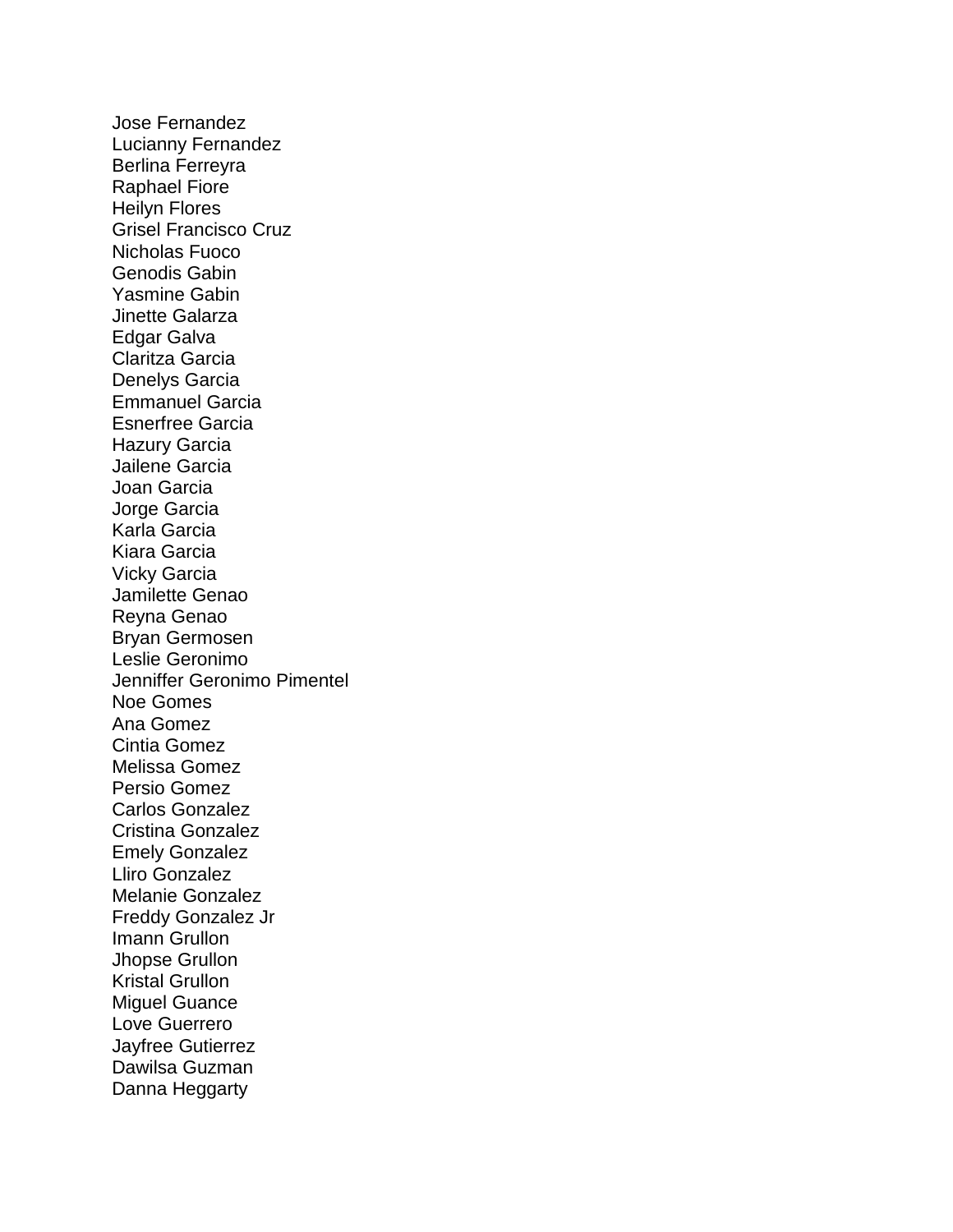Frangelyna Henriquez Mike Henriquez Yureimy Heredia Angie Hernandez Carmen Hernandez Jairo Hernandez Diana Herrera Glandeliza Herrera Jaritza Hidalgo Christina Holguin Frederick Howard Vanessa Hyppolite Jancarlos Infante Joshua Jacobo Yohanny Jaime Betsaida Jarvis Sheryll Javier Francheska Jimenez Francisco Jimenez Jhosua Jimenez Paola Jimenez Wilbert Jiminian Jermaine Johnson Jeffrey Jones Katherine Jorge-Placido Zuleyka Jovic Maureen Kaisang Dieudonne Kankolongo Brittney LaBonville Juniliz Lacend Michelle Lagrange Paola Lajara Rojas Julie Lang Danissha Lantigua Massiel Lantigua Emily Lara Yanil Lara Nicole Lariviere Gabriel Laureano Han Le Geraldy Lebron Kimberly Lebron Matilde Lebron Yaimer Leon-Ortiz Vismeily Leonardo Bruno Anaika Leveque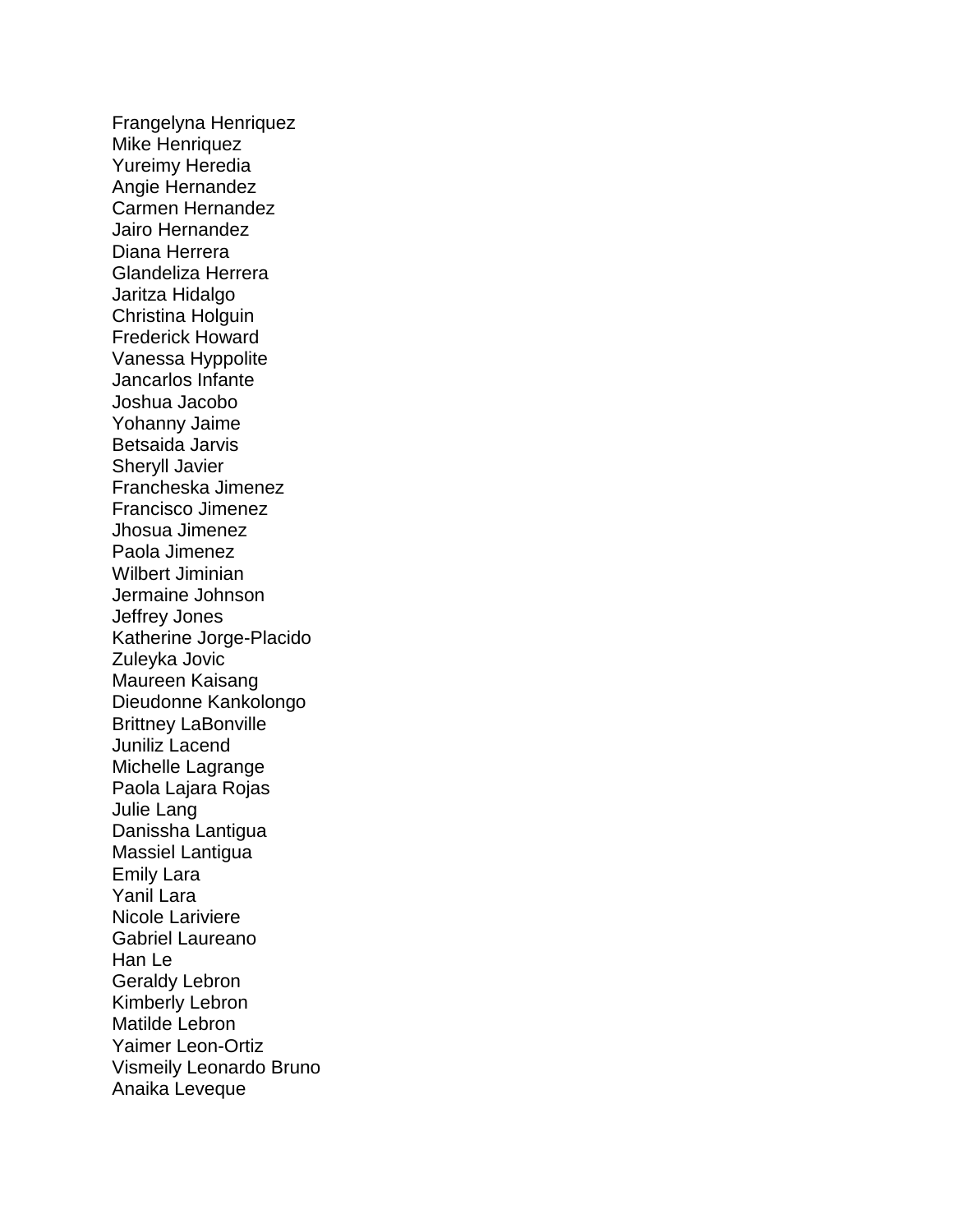Jeanette Liberato Jesse Liriano Abigail Lopez David Lopez Einor Lopez Maycy Lopez Eduardo Lucas-Lebron Tiffany Luis Fidel Luna Joseluis Luna Cuong Luong Chelsea Lynch Livia Lyons Fridaury Marte Karla Marte Lisley Marte Ambar Marte Vargas Sheyla Martinez Thelma Martinez Yolaury Martinez Eny Martinez Mercado Kinaysha Masso Nurys Mateo Sarah Matos Michael Mbua Ashley Medina Elvis Medina Emilia Medina Luinsi Medina Michelle Medina Stefany Medina Amdery Mejia Deishanely Mejia Juan Mejia Kimberly Mejia Nataliz Melendez Elisanet Melendez-DeJesus Andrew Mendoza Alonzo Mercado Angelica Minaya Anthony Mirely Jeannelley Mojica Ryan Molloy Ruth Montilla Yenesi Montilla Krystal Morales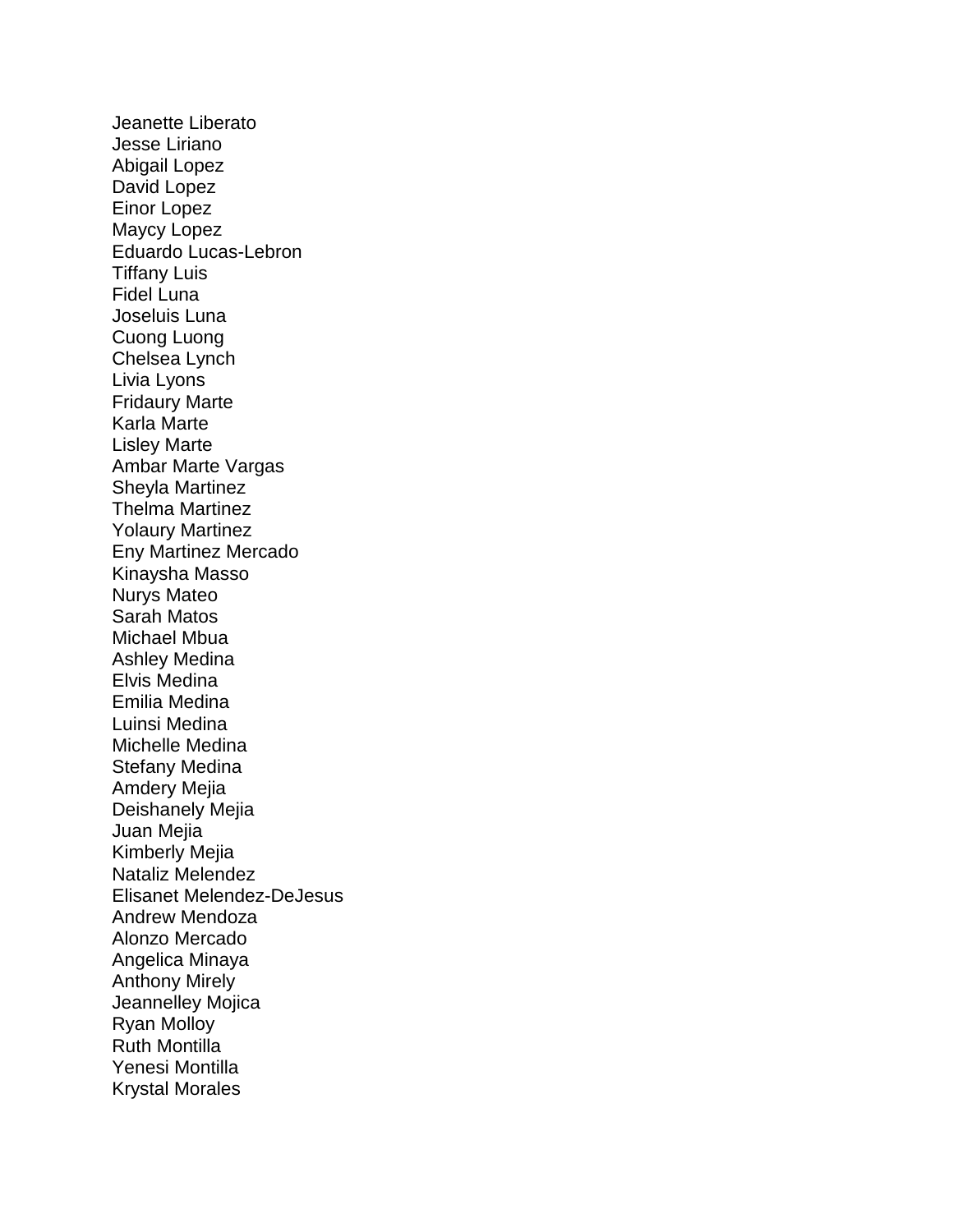Stephanie Morales Xiomara Morales Joseph Nadeau Abigail Najarian Yeidalys Natal Natalie Navarro Ngoc Nguyen Tuong Nguyen Mileinni Nieves Maria Nivar Gladys Njenga Analuisa Nunez Britney Nunez Denice Nunez Mirian Nunez Raymond Nunez Fernandez Jaricely Orta Brianna Ortega Adriana Ortiz Isaura Ortiz Neill Ozuna Plinio Palmieri Alejandra Paniagua Yasory Parra-Mejia Annileidy Paula Hernandez Awilda Paulino Marlene Paulino Thavady Pech Eric Peguero Wilda Peguero Ana Pena Angela Pena Carolina Pena Edgardo Pena Enmanuel Pena Manuel Pena Ronald Pena Rosnelly Pena Edwards Perdomo-Marte Aneudy Perez Crystal Perez Dianelys Perez Edward Perez Elizabeth Perez Giana Perez Margia Perez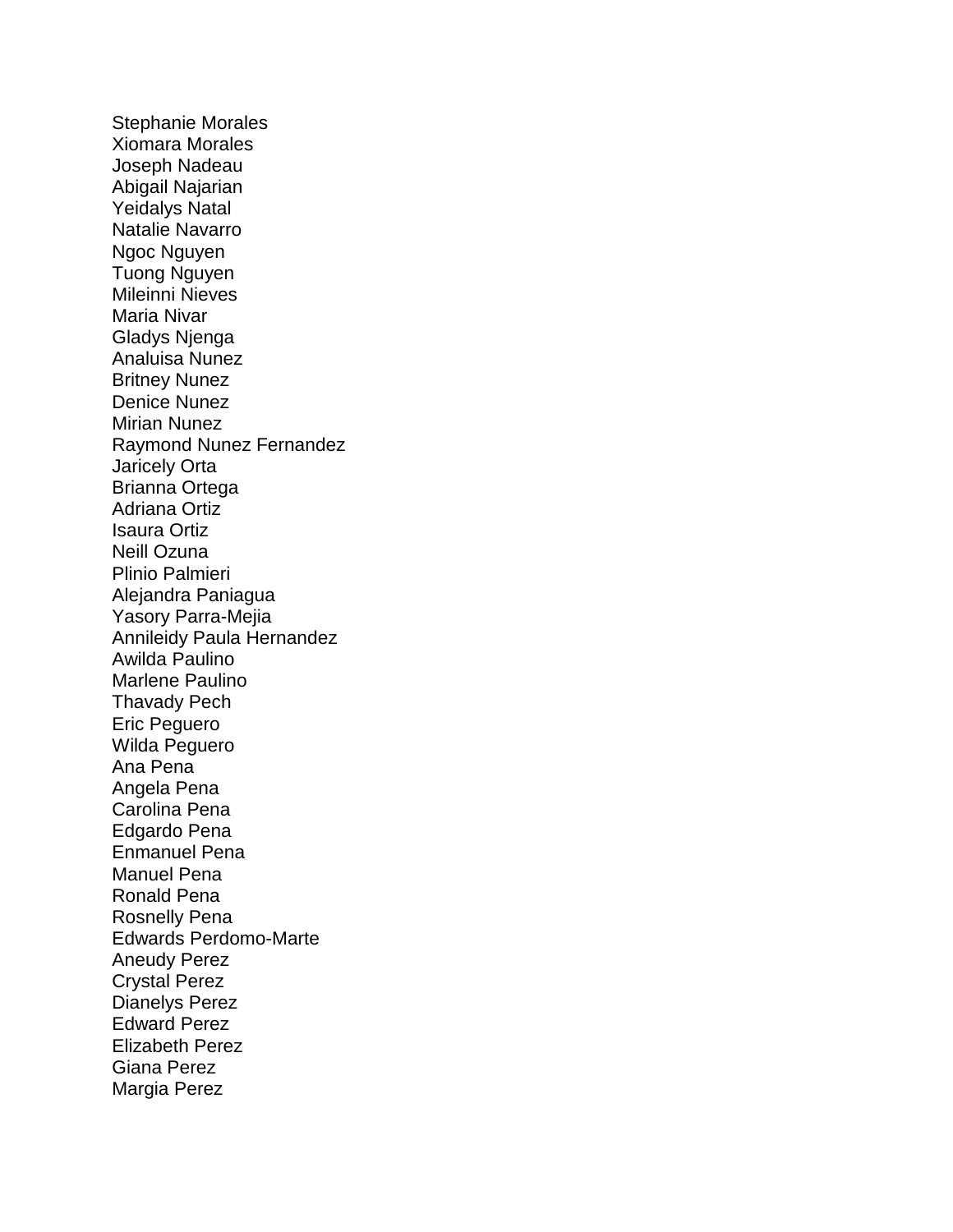Freddy Perez Rodriguez Vicky Perez-Delgado Julimar Pietri Emely Pimentel Doly Polanco Nicole Polanco Mariel PrudHomme Barbara Puello Pamela Puello Michael Quezada Joycelin Quintana Almely Ramos Bryan Ramos Glendaliz Restos Beatriz Reyes Jose Reyes Roque Reyes Sharindelle Reyes Jose Reynoso Kenny Richards Kate Richiez Angelica Rivera Pedro Rivera Yashana Rivera Yesenia Rivera Luis Robles Cristian Rodrigues Alan Rodriguez Cristobal Rodriguez Darmaris Rodriguez Eridania Rodriguez Leonarda Rodriguez Rosedaly Rodriguez Yakairy Rodriguez Yamilex Rodriguez Maria Rodriguez Ozorio Yannerys Rodriguez-Garcia Ana Rojas Kleiny Rojas Shamell Rojas Leo Romero Erika Rondon Lucia Rondon Lucianny Rondon Maryanne Rosado Jacqueline Rosales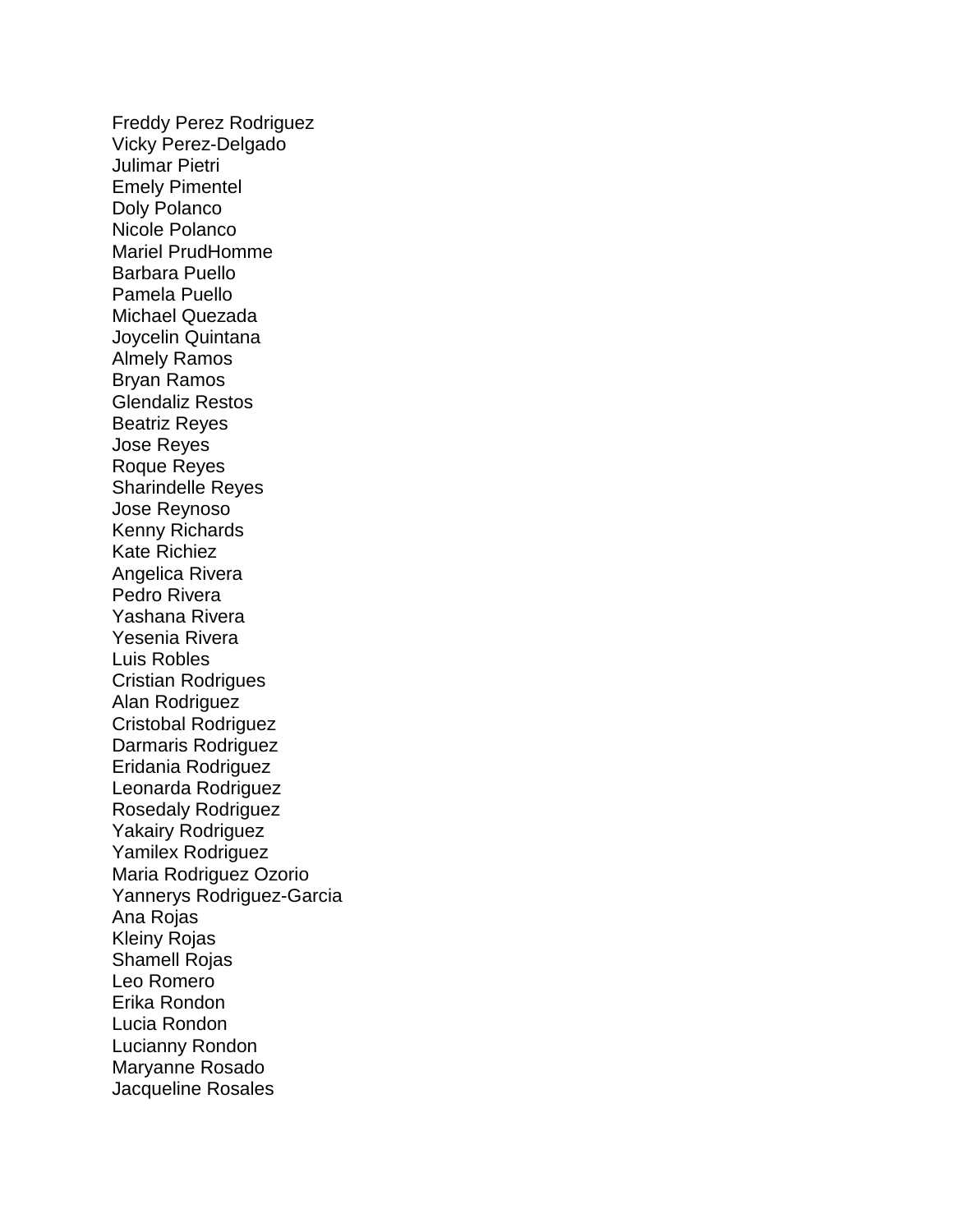Carmen Rosario Elisaul Rosario Nilson Rosario Maria Rosario Trejo Iymae Ruiz Maria Sanchez Ronney Sanchez Jainlynne Santana Lillian Santana Rosalinda Santana Amalia Santiago Arlin Santiago Betzaida Santiago Raquel Santos Vickiana Sapon Paola Sierra De Valerio Shana Silveira Susan Sok Gabriela Solorzano Emily Sullivan Ines Sullivan Ruddy Tatis Elevidania Taveras Lourdes Taveras Michelle Taveras Penelope Taveras Carilina Tejada Michael Tejada Yuleidy Tejada Kathy To Khiem Ton Ashley Torres Lisa Torres Serena Torres Edida Tukahabwa Ana Ulloa Rosaurys Urena Elsy Utate Jeremy Valentin Maniscarlett Valera Harvey Vargas Chabely Vasquez Tanisha Vega Almida Ventura Vladimir Ventura Lariselle Veras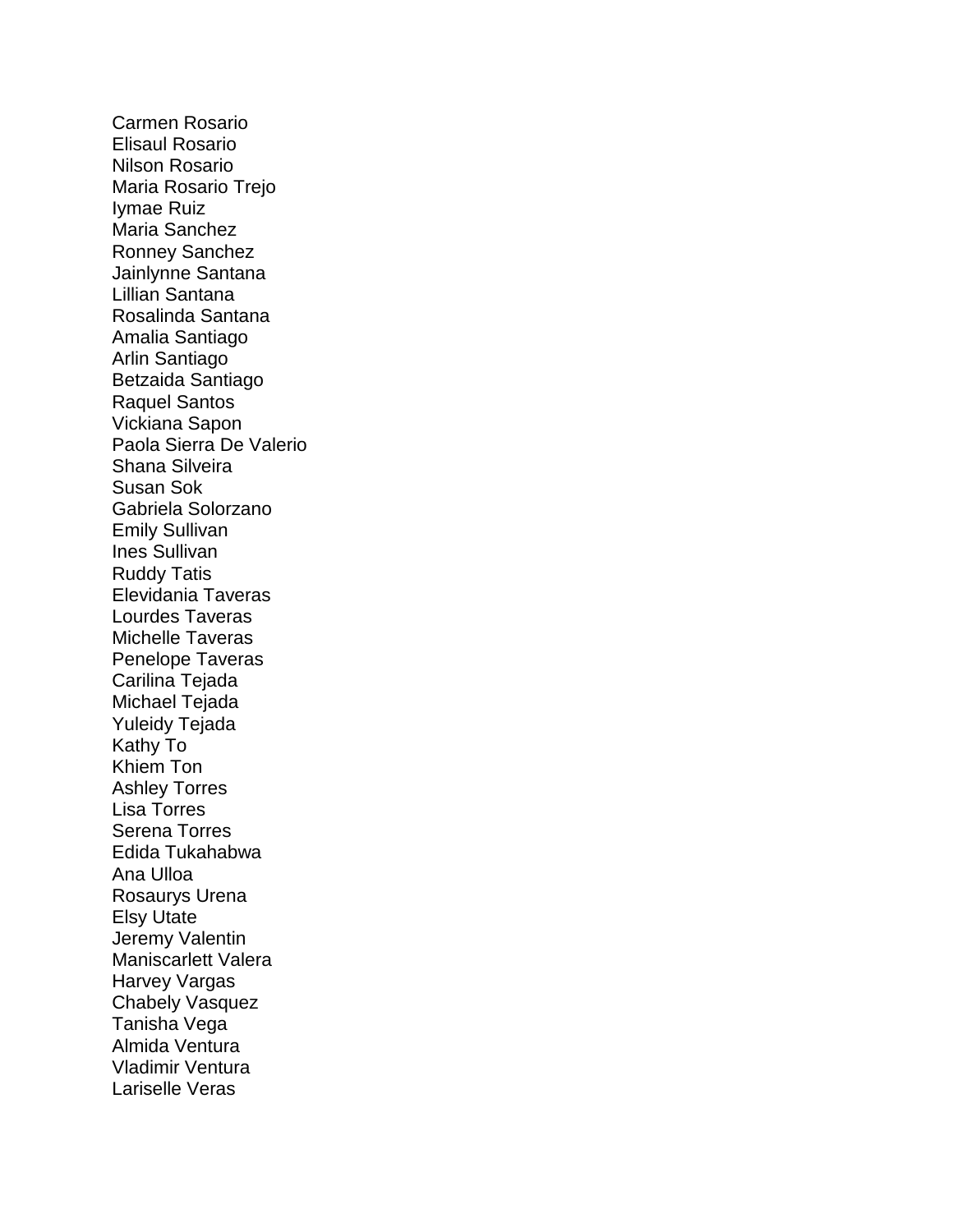Lisbeth Vidal Jennisel Villa Judith Villa Alexandra Vilorio Kelly Voeun Rachel White Charo Willians Tammy Woolfolk Darlexy Zapata Kinsley Emily Zinsmeister

### **Littleton**

Sarah Balboni

#### **Lowell**

Matilda Appiah Itea Aslanian Marjorie Bonano Irene Brown Benjamin Burns Matinol Chan Johnson Claude Michael Correa Deandra DeRemer Elizabeth DelosSantos Elizabeth Gicharu Amber Lafond Jane Munyaka Jennifer Nunez Linda Nuth Sopheak Oeung Carolayne Padilla Janet Rivera Khiabet Rivera Harold Rodriguez Lina Sanchez Garcia Vianca Santa Richard Sokun Jennylee Sosa An Thai Wilfred Tinega Pader Vang-Nhim

#### **Lynn**

Joel Pena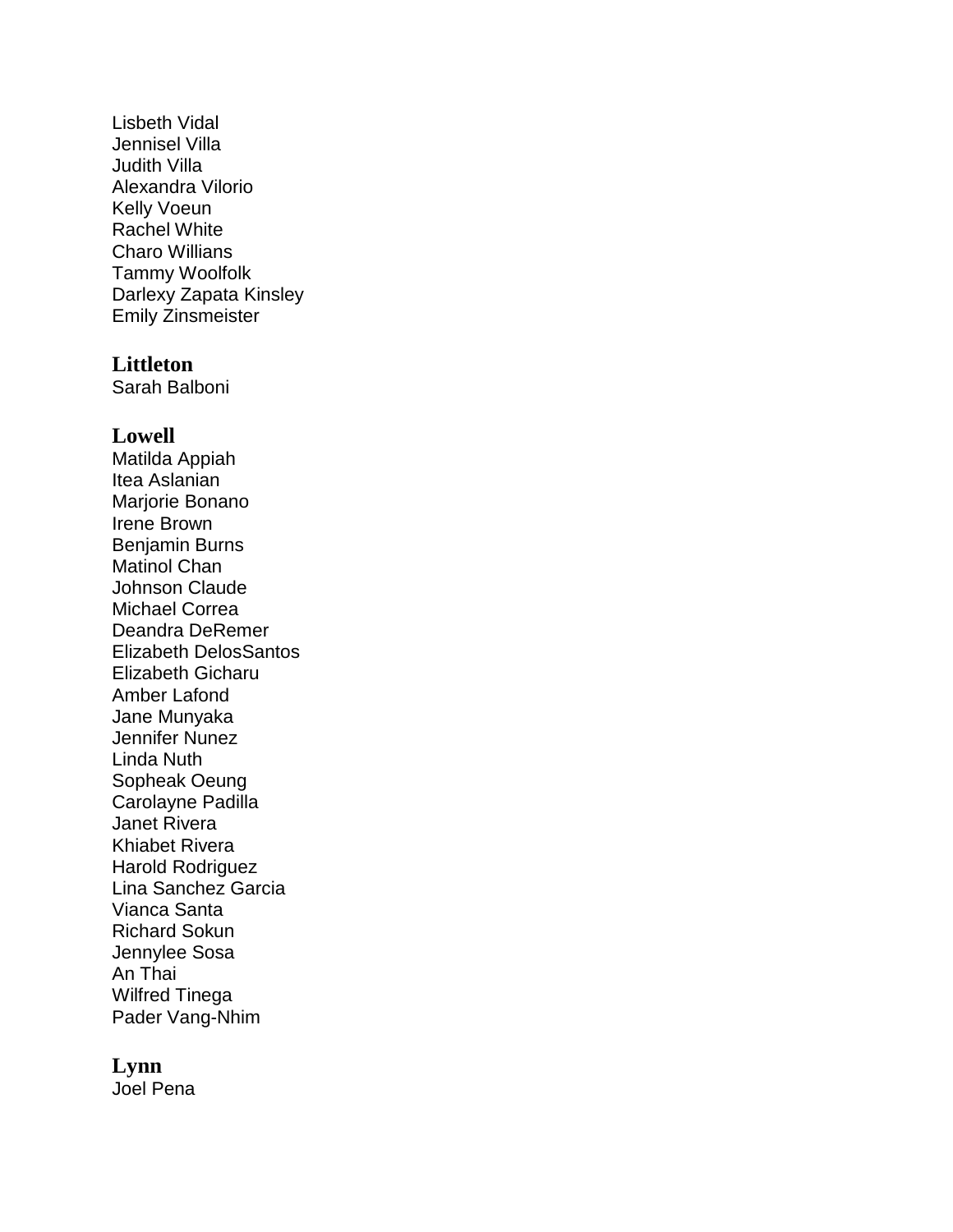Shayne Sherry Sharrie Volpe

# **Lynnfield**

Nicole Catizone Micaela Doucette

# **Malden**

Andrew Caulfield Widmac Laterion Jaymes Pomare Cecilene Royal

# **Marlborough**

Avery Ecklein

# **Medford**

Presner Lovaincy Kyla-Jean Williams

# **Melrose**

Yongzhao Zhang

# **Merrimac**

Victoria Angers Lilli Baumgardner Christine Bryant Cynthia Burke Carl Chavez Caitlyn Cole Ashlee Cousins Kimberly Cousins Michelle DiGregorio Taressa Eaton Meagan King Alycia Lenners Noah Malonson Sean McGrath Nasrin Musa Meghan O'Connor Meghan Phair Marissa Pike Briar Quinn Heather Thomas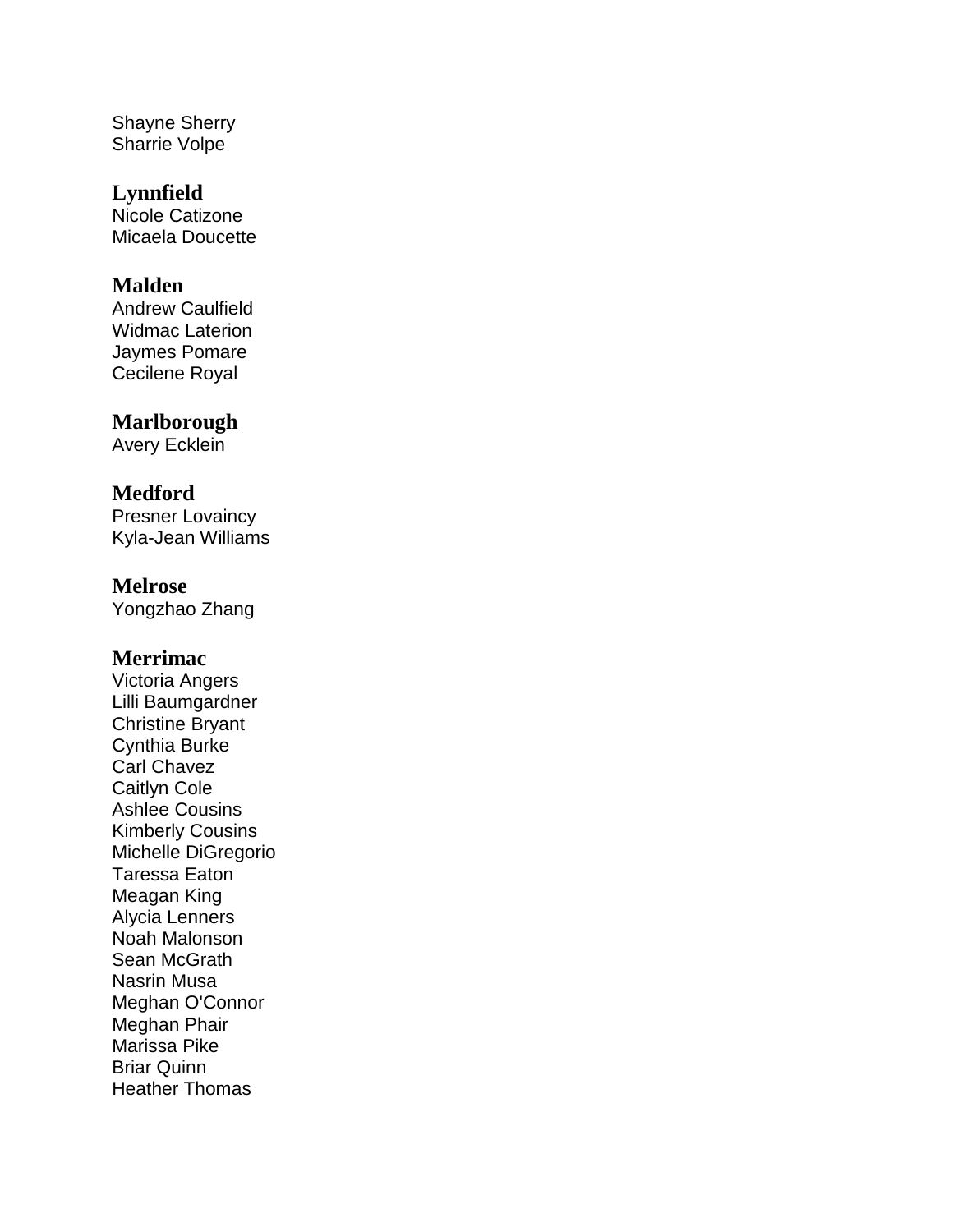#### Matthew Webster

#### **Methuen**

Jean Abreu Karolyn Abreu Wilfred Acosta Elie Al Chammas Celine AlChammas Samuel Alba Olga Albert Kelly Aleksa Gabriel Ansong Stephanie Antunes Yenelva Aquino Gwendolyn Artis Daniel Baranowski Kara Bean Geslie Benjamin Nicholas Berube Patrycja Bialek Shelley Bihl Andrea Birch Evan Boches Michael Bodenrader Julia Boisvert Mollica Bonn Chelsea Brillant Mercedes Austin Brown Arlin Cadet Melvin Calderon Ruthdeline Calderon Alijah Calouro-Yancey Indira Canario Anairis Caraballo Dylan Carlo Charles Carriere Evelyn Carrillo Barahona Shayra Castillo Manuel Castro Stephanie Chau Savanna Christie Thomas Ciras Rachael Clemens Angie Colon Gregory Cooke Caren Cooper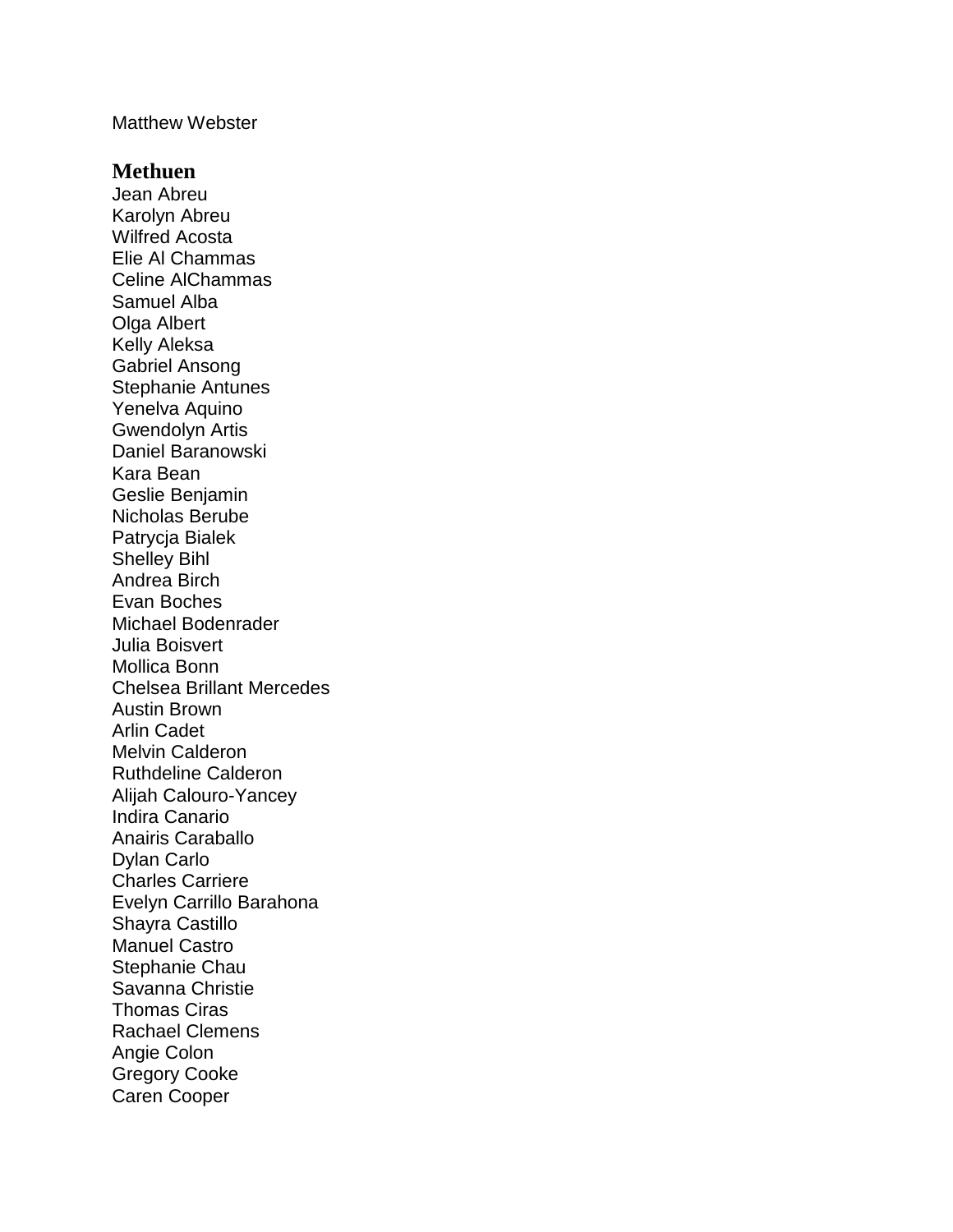Desmond Cora Arelis Cordero Aileen Corniel Clara Cruz Rainiery Cruz Vanessa Currier Junior De Los Santos Ana DeLeon Caitlin Desfosses Charbel Diab Victoria Dion Diana Diplan Yolanda Dominguez Michael Donovan Kayleigh Dugan Tracy Dugan Edwin Duran Santos Kathleen Duxbury Ana Espinal Yanira Espinal Shaibel Estevez Lars Falk Anthony Ferrara Thomas Ferullo Kerri Fielding Kaizy Figueroa Chelsea Flannigan Marielys Fontanez Christopher Frediani David Gardner Sarah Gitau Glorimer Gomez Wanda Gomez Abimelec Gonzalez Cristina Gonzalez Brendan Gregg Sharon Gustafson Alexa Haded Kyle Hale Melissa Hernandez Taylor Hume Adrianna Hynes Melissa Jean Pierre Zoe Jezierski Fatematuj Johara Jivannette Jusino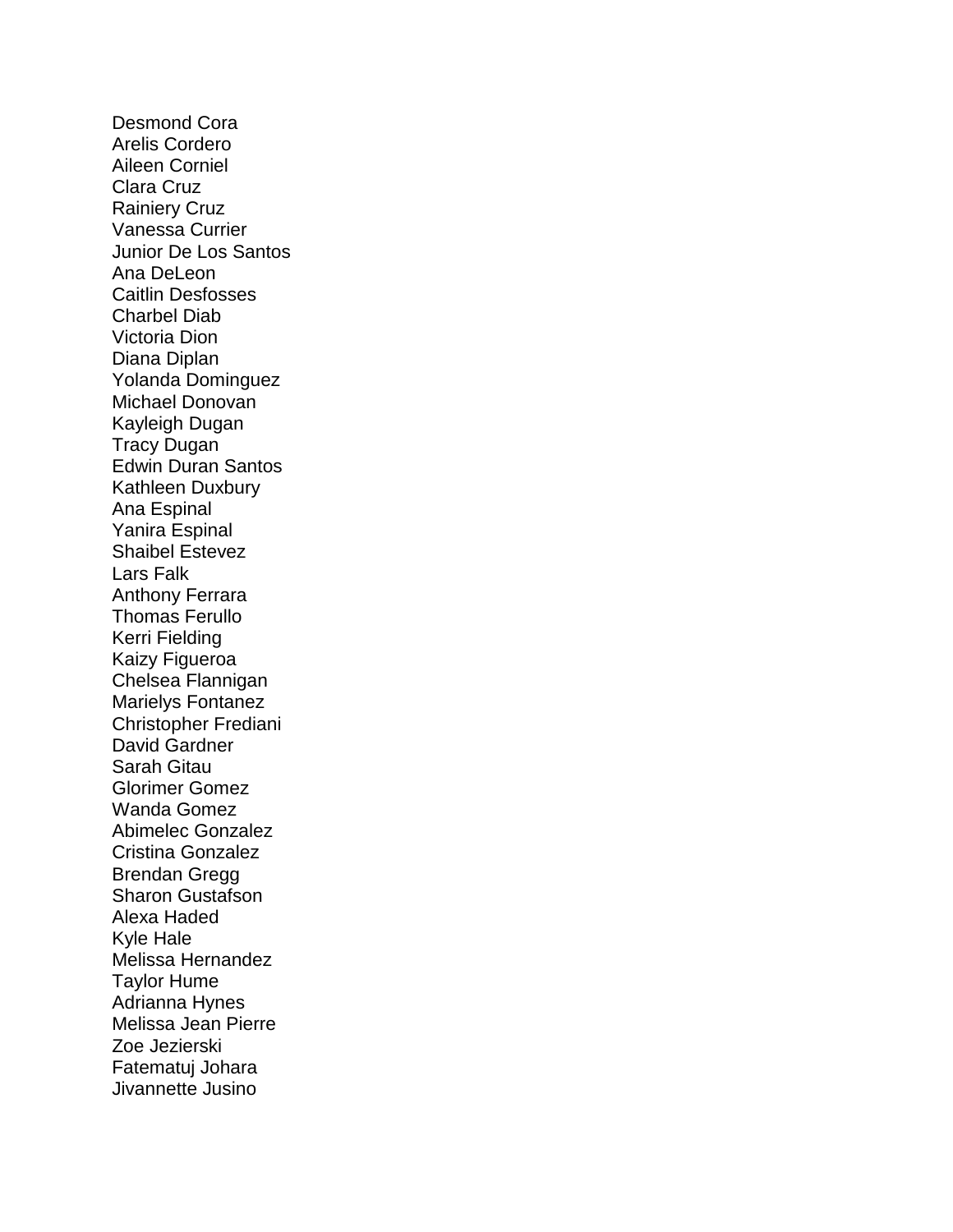Alexander Keith Josiah Kiplagat Jonathan Knott Dakota Koester Sharbel Korbani Maureen LaPlume Myles Langford Derek Languirand Melissa Lefebvre Nicholas Lemire Julio Leon Rodriguez Meghan Lessard Jennifer Ley Jennifer Lilja Lilian Lima Oniela Limose Nathalie Lopez Jeannette Lopez Reyes Jeanette Lucas Tharanah Lundi Molly Lyden Kayla MacMillan Kayla Maguire Hiba Makdesi Alexander Marchese Denisse Marroquin Janeris Mateo Patrick McCarty Mckenzie Medeiros Shannice Mejia Yanni Mercado Hasnaa Merghad Siham Meskine Alex Messina Timothy Miele Tamara Mondesir Sara Montesdeoca Paige Morrow Pascale Moussa Brian Mullen Connor Mulligan Margaret Nevins Han Nguyen Lam Nguyen Nhu Nguyen Paul Nieves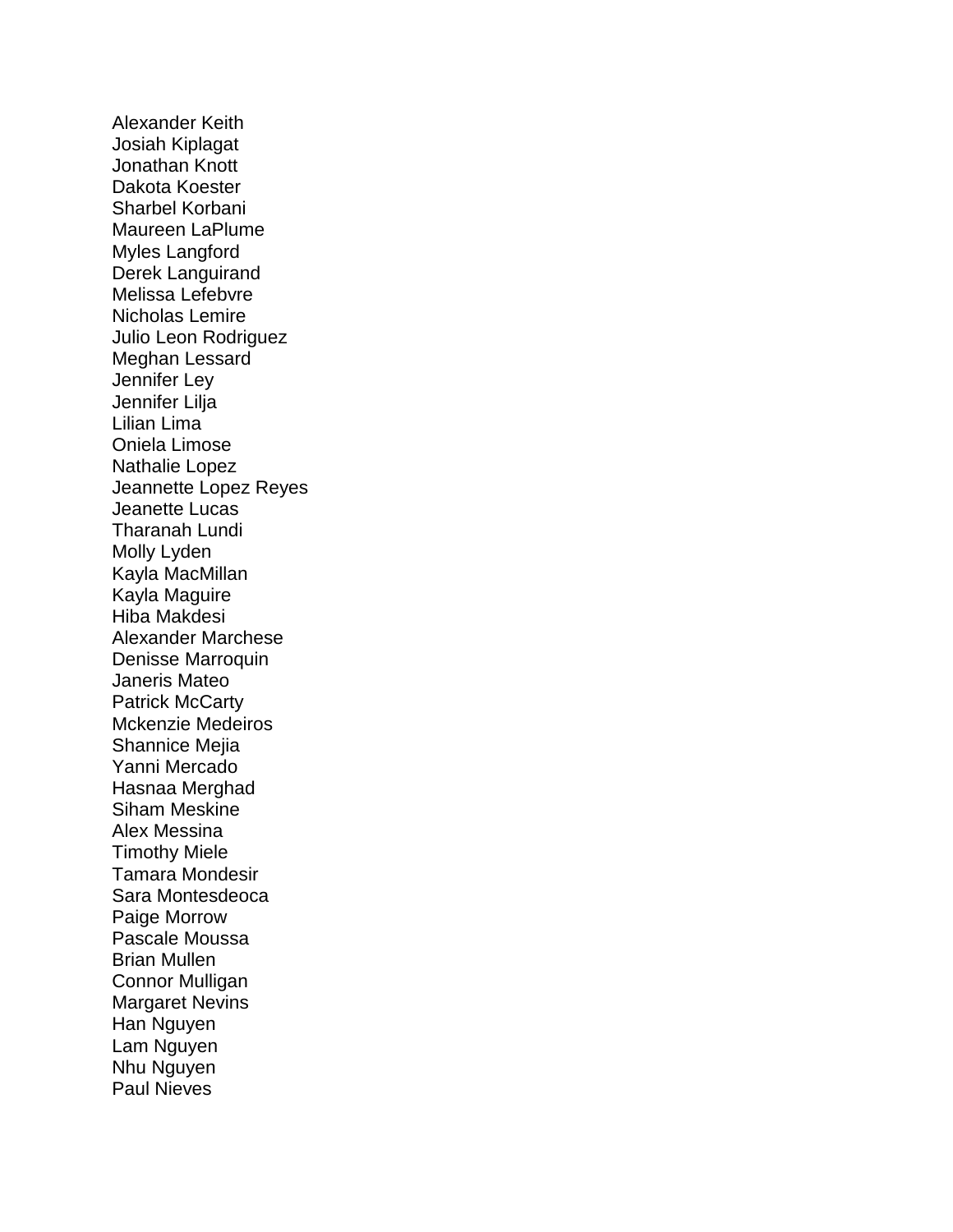Tianna Nightingale Courtney Nimmo Rafael Nunez Rebbecca O'Brien Colby O'Donnell Lidice Oleaga Hypatia Ortega Stephanie Ortiz Nicole Pacula Sorilenny Paredes Almonte Grecia Paredes-Guerrero Kevin Park Madhuri Patel Mehali Patel Alexa Payamps Kristina Perella Katherine Perez Kenly Perez Rayder Perez Mena Taylor Petrosino Ashlyn Pichardo Melissa Pitari Ariela Poueriet Sean Powell Sabrina Powers Michael Press Christopher Racioppi Wendy Ramirez Joshly Ramos Rodriguez Isabella Ricci Catherine Ripalda-Visajel Luis Robles Hajar Rouane Mitchel Rudis Felicia Rumore Serena Saade Hanaa Salloum Katie Sanchez Francia Sanquintin Melina Santiago Wanda Santiago Kiana Seda Soleivy Silverio Stephanie Soares Lisa Souther Vincent Stella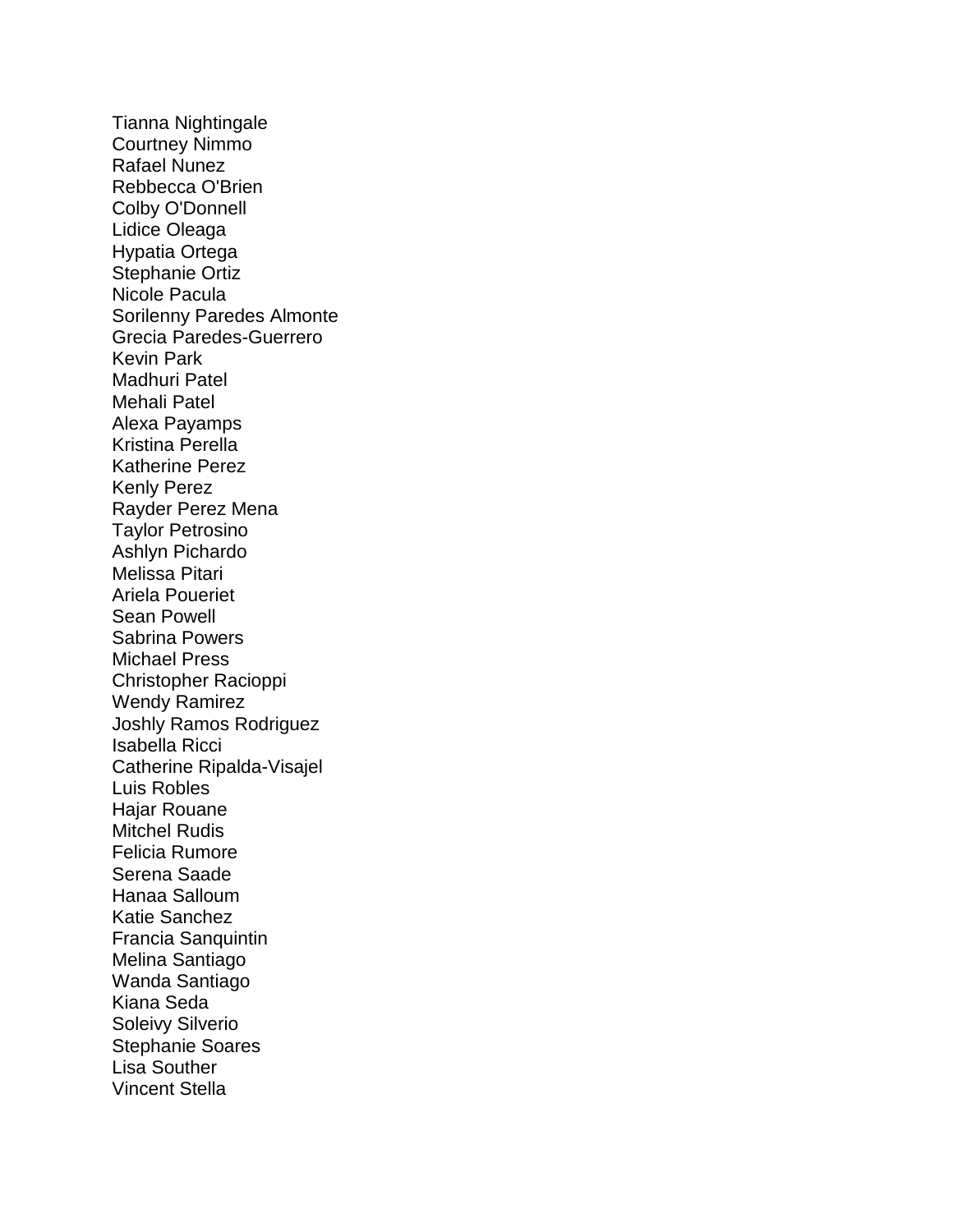Jenifer Sullivan Yessica Taveras Ricardo Tejeda Michelle Tellez Hamilton Terrero Shelby Thomas Abdul Torres Tara Torrisi Mi Tran Minh Trinh Francilee Vargas Lauri Vazquez Emily Viens Ulenney Villalona Benjamin Viscosi Sarah Wachowiak Samantha Walkowicz GerriLynn Wilson Mark Yurewicz

# **Middleton**

Kristina Andrukaitis Holly LeBlanc

# **Newbury**

Victoria Acuna Gwynnethe Glickman

#### **Newburyport**

Benjamin Allen Pamela Barker Maggie Budzyna Janna Clarke Jacob Cole Gregory Costas Zachary Cutter Andrew DePaola Joseph Derrivan Kathleen Dodge Christine Duffin Daniel Feroce Holly Flinn Matthew Hewett Jacqueline Hodges Sierra Johnson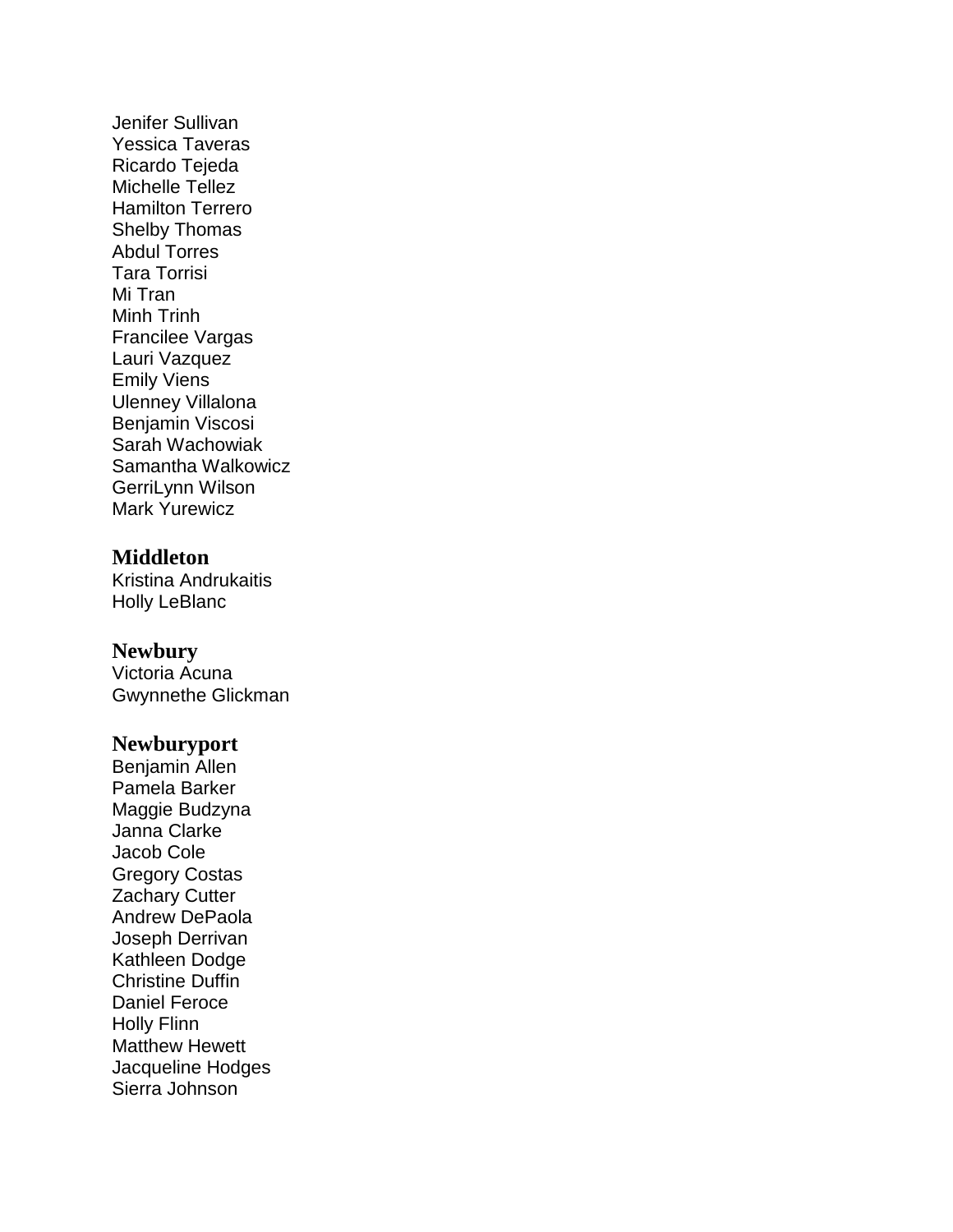Olivia Kearney Anna Marcheterre Savanah McDonald Meaghan Meredith Kyle Monahan Alyssa Pike Katherine Roberts Danielle Robidoux Brendan Romero Catherine Ryan Lauren Smeke Kristin Tetreau Alison Zwick

### **North Andover**

Robert Albrecht Robert Allen Amy Almeida Michael Beck Clayton Bell Norman Beraha Saleste Brazeau Emily Brouder Russell Cahill Devin Carvalho JianBiao Chen Randolph Chouinard Sherri Conrad Carol Cruz Rossill Victoria Deniega Jeffrey Donahue Rovimbi Donovan Ramon Fanini Reniel Fanini Evan Glew Sheyla Gutierrez Sharif Hamdi Parisa Hatami Katlyn-Anna Hyyti Ferry Irawan Alina Japarov Margaret Kamau Anastasios Koulopoulos Brett Lever Kyle Lever Calum MacDonald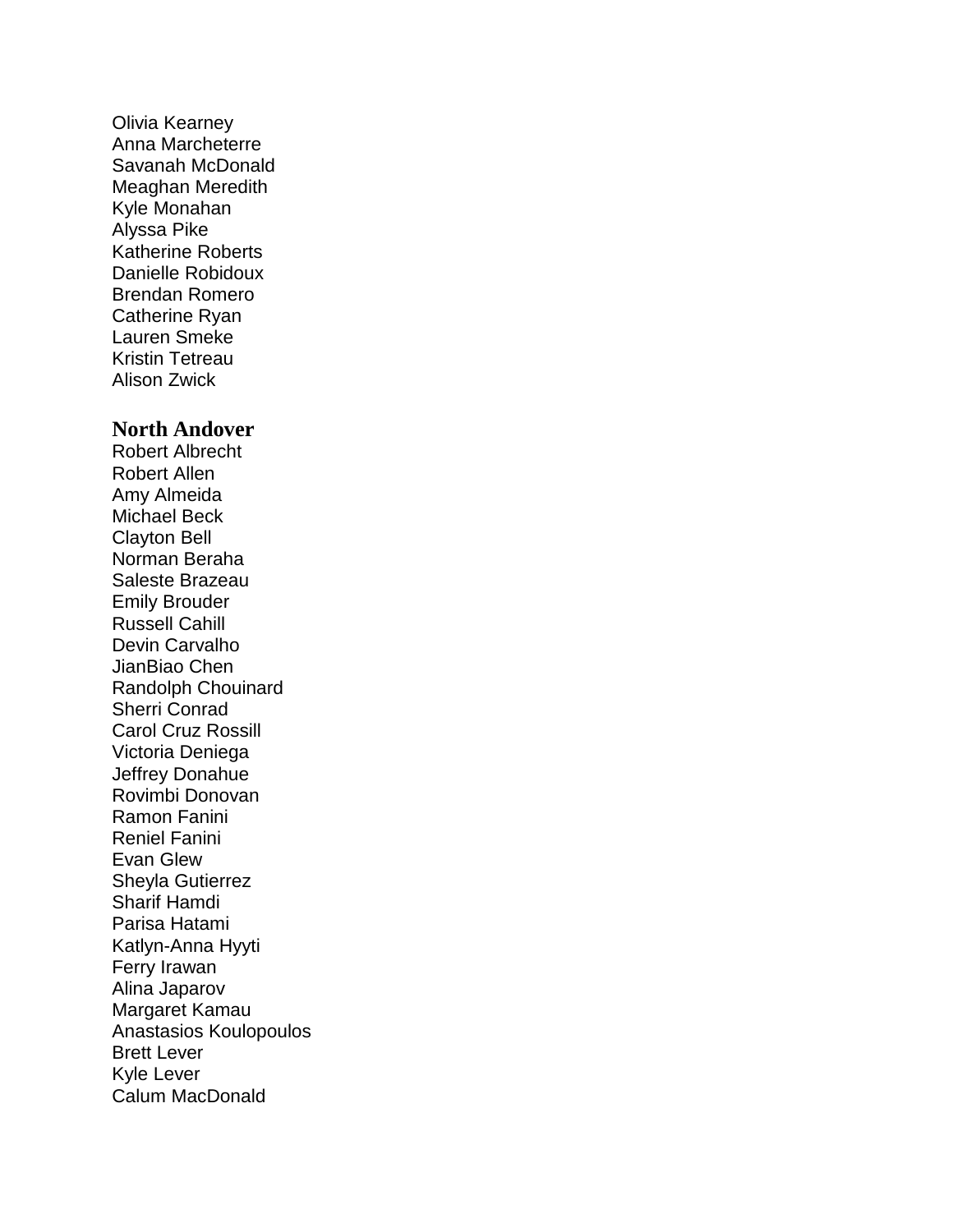Brennan Masucci Caitlin McLaughlin Shauna Morrissette Shannon Mullaly Rasheedat Olawole Nikolaos Papanikolaou Jennifer Poss Breanne Rogers Sarah Rowell Nashaly Santana Anna Sincerbeaux Rose-Marie Soucy Cheryl Stanuchenski Monica Strom Abigail Tannatt Rutvik Tarikere Cameryn Tieuli Rebecca Tu Alexander Webb Zachary Willwerth Desiree Yao Dorianys Zorrilla Malik Zorrok

# **North Billerica**

Alysha Gardner

# **North Chelmsford**

Nicholas Anderson Tara Miskell Patricia Tedeschi Silva

### **North Reading**

Patrick Beane Casey Connors Olivia Demetri Bailey Eis Joshua Moreton

# **Palmer**

Brittany Lusty

### **Peabody**

Corinne Finnemore Winfred Mbogo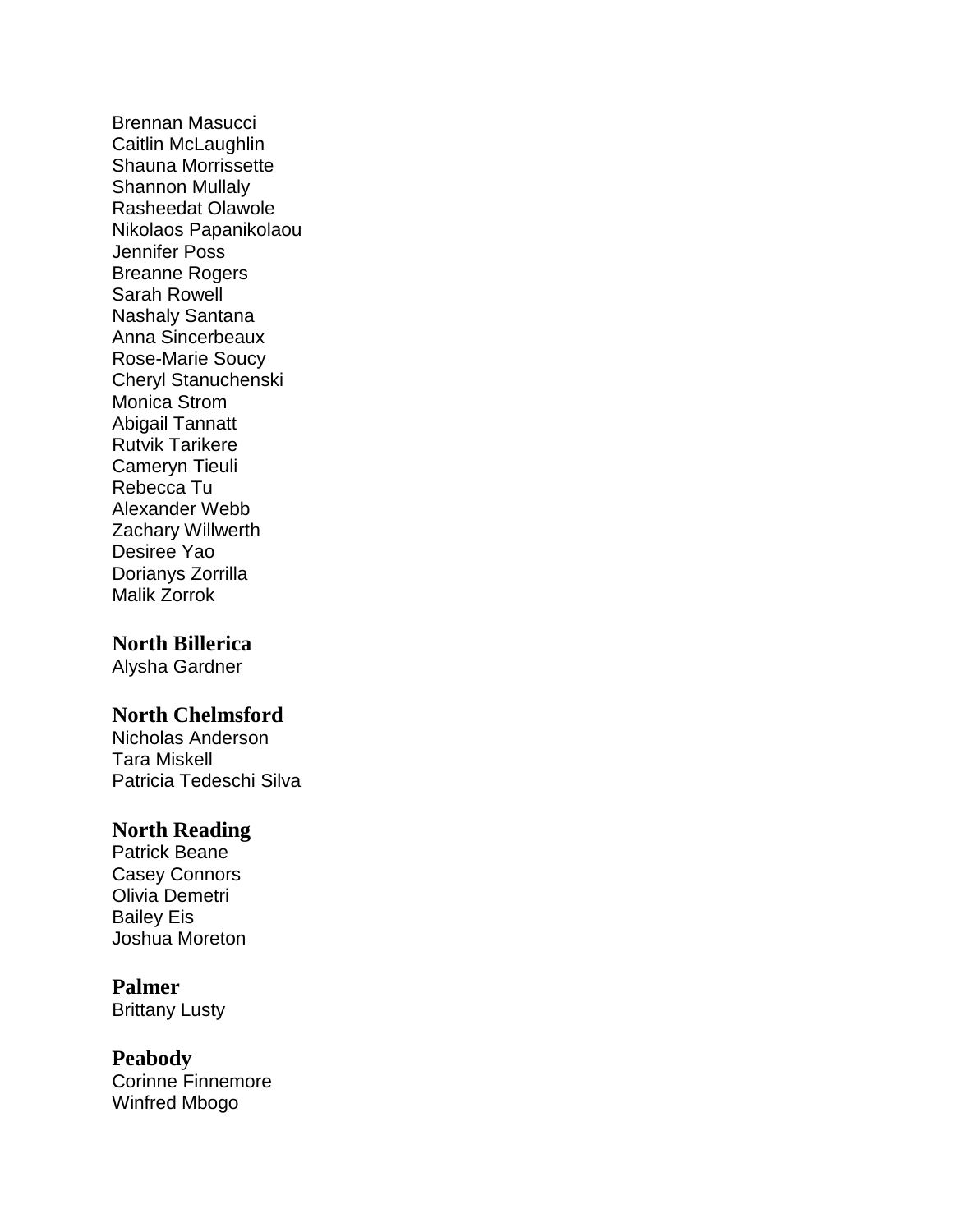Iuliia Mukhutdinov Ivy Ngugi

**Pepperell** Heather MacCoy

**Reading** Benjamin Martin

**Revere** Hanane Goulily

**Rowley** Robert Diehl Hazel Knof Curtis Lanphear

**Salem** Nolan Hill

# **Salisbury**

Christina Amato Abigail Bennett Marissa Clifford Joseph DiDonato Jake DiFronzo Jenessa Doucette Sarah Ducott Brandon Figueredo Christopher Gardella Wendi Gaynor Robert Goguen Jacob Hines Jillian LaPlante Kelsi Leary Katee Lynch Audrey Martin Conor McIntosh Suzanne Medeiros Timothy Miles Brenan Page Renee Pearson Shawn Russo Ryan Silva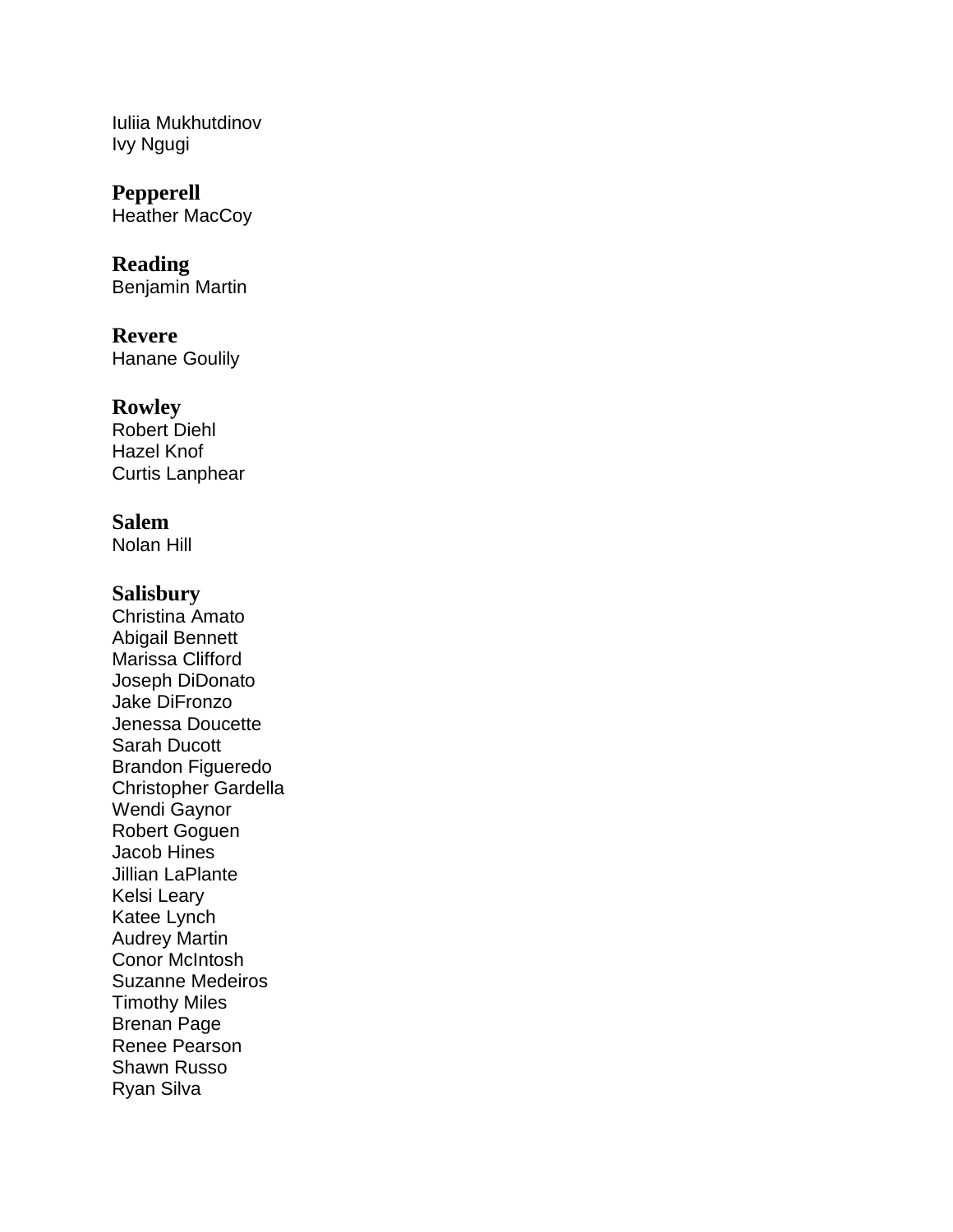Kelley Smith Toni Theriault

# **South Hamilton**

Lindsey Cohan

# **Tewksbury**

David Allen John Goempel Jo-Ann Harris Madison Harris Brendan Michaud Alyssa StCyr

# **Topsfield**

Brennan Cooney Nolan Rice Kieran Smith

# **Tyngsboro**

Izamar Collins Nicholas Gardella Thomas Jacobs

# **Tyngsborough**

Lisa Zunino

#### **Watertown**

Hayley Bernard

# **West Newbury**

Matthew Brides Nathaniel Brides Julia DeLotto Jacqueline Donahue Tyler Evans Cheyenne Huberdeau Jonathan Pena Seth Vasquez

# **Westford**

Tracy LeBlanc Alison Orecchio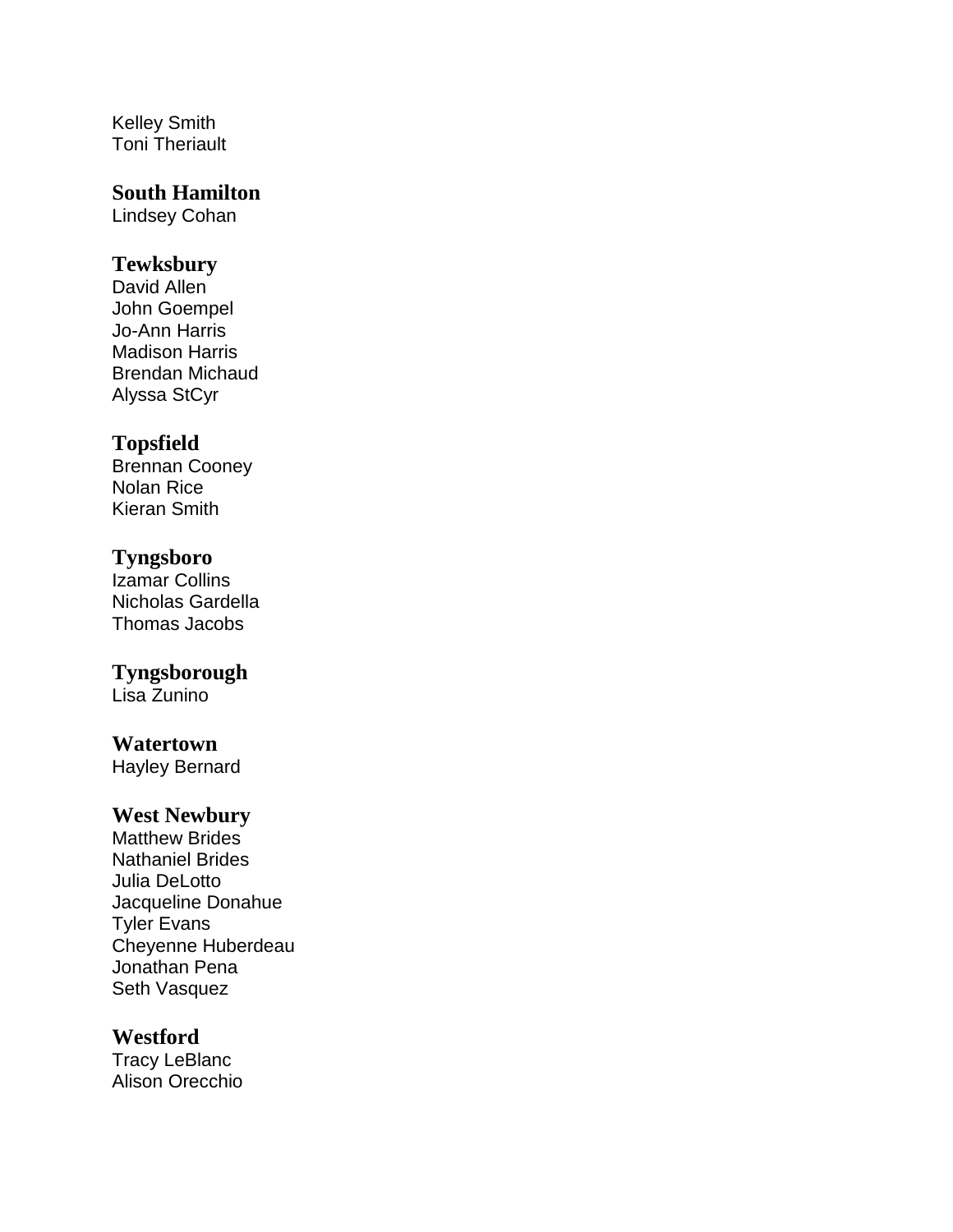### **Wilmington**

Jennifer Assenza Sabrina Hamel Samantha O'Leary Katelyn Richardson David Rousseaux

# **Winchester**

Jack Johansen Justin Michaud

# **Woburn** Courtney Webb

**Worcester** Jerome Dobson

**lawrence** Mayelin Medina

**methuen** Yolimal Peralta

# **ME Maine**

**Lisbon Falls** Rachel Parker

# **NH New Hampshire Atkinson**

Samantha Arena Noah Bakalyar Travis Ford Logan Foster Shalita Gaouette Marie Igoe Michael Komornick Rebecca Langlois Alexander Malkin Erika Mara Brianna McAuliffe Daniel Rapisarda Danielle Therriault Jacquelyn Wydola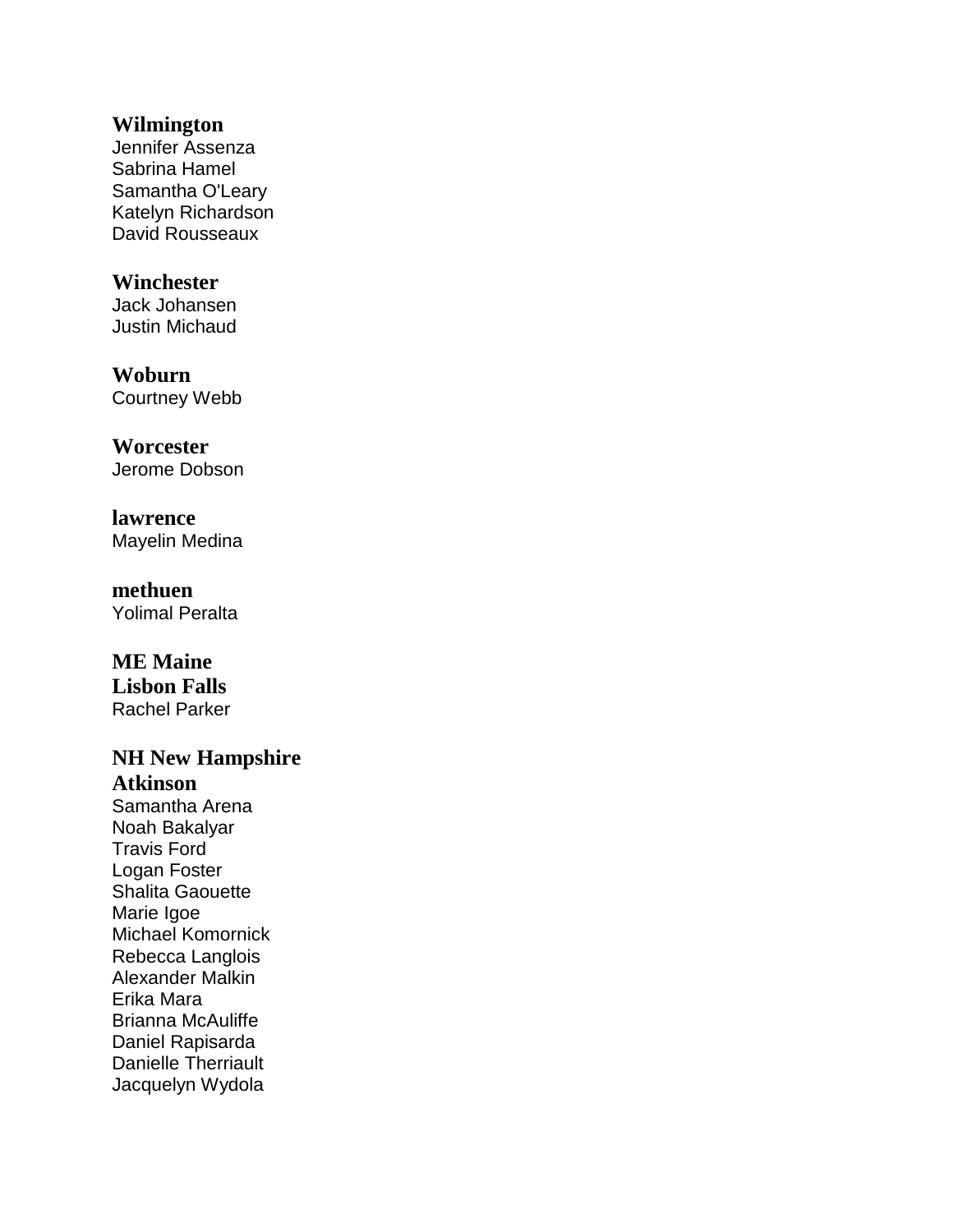**Bedford** Ryan Wiggins

**Bow** Joshua Coe

**Brentwood** Zackary Dunham

**Canterbury** Alyssa Murphy

**Chester** Jessica Costa Haley Townsend

**Concord** Keenan Ruffin

# **Danville**

Kendall Broadhurst Kiley Broadhurst Doris Burnett Shawna Freeman Makensie Kalil Alyson Keenan Danette LaBrie Nachelle LaBrie Elizabeth Mura Kara Roberts Matthew Ryan Zachariah Shalek Renee Spencer Nicholas Taylor

# **Derry**

Michelle Betit Anthony Bowers Alexa Crane Vanessa Ginchereau Emily Lopez Sarina MacDonald Walter Manter Tiffany Melo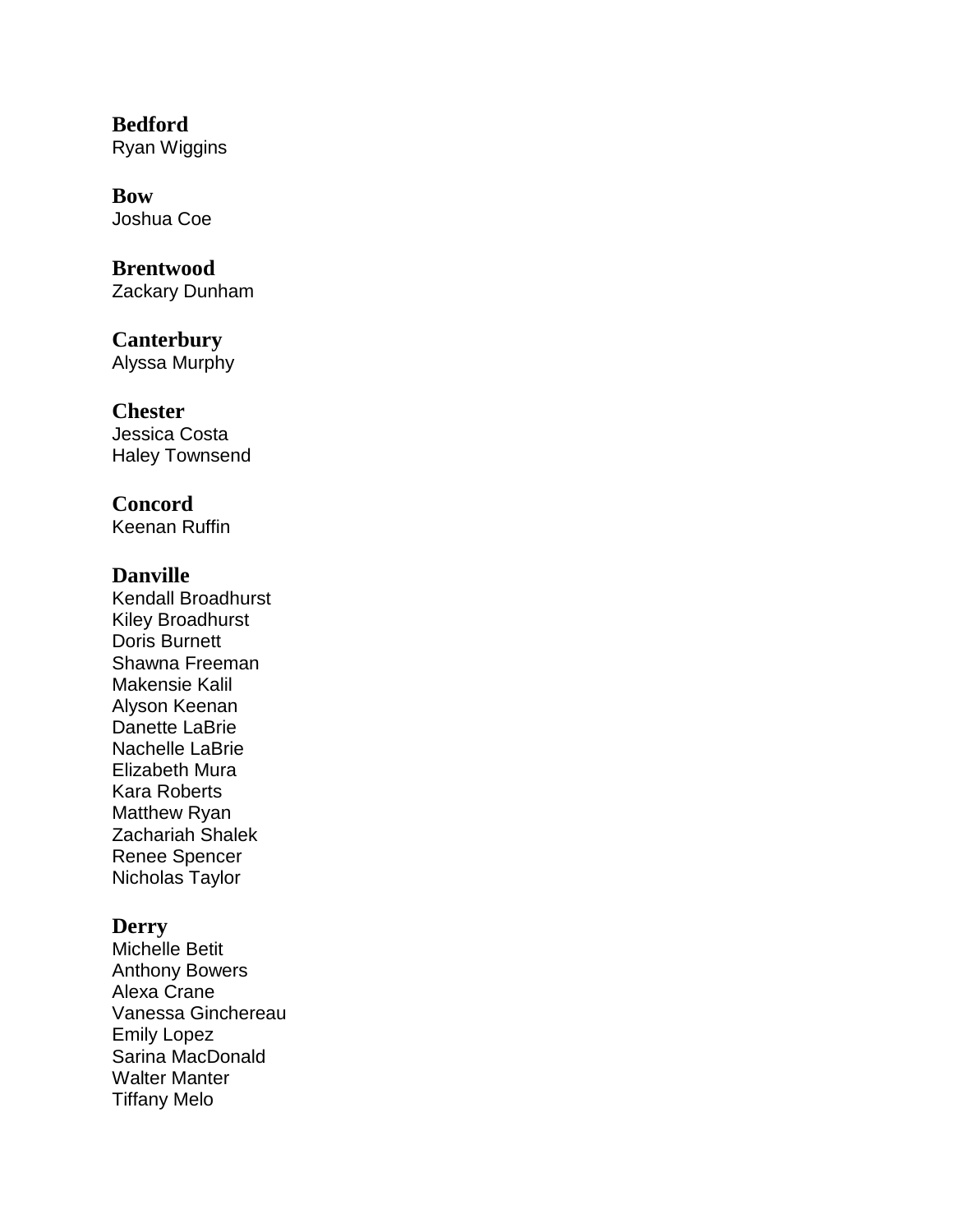Megan Ooley Kevin Ouellette Samantha Richards Jennifer Rodonis Alyssa Ronca Nicholas Walker Haley Withrow

# **East Hampstead**

Caleb Ashford David Dutilley Samantha Farrell Nicole Mercado-Vega Allison O'Rourke Jessica Riley John Soraghan Alyssa Wilson

# **East Kingston**

Ronaldo Alpuerto Kristin Voisine

# **Epping**

Brianna Derosier

# **Fremont**

Cameron Allore Xavier Doyle Tyla Gallant Ryan Lavelle Briana Simoneau Cristin Vondrasek

# **Goffstown**

Heather Gordon

# **Greenfield**

Daniel Hunt

# **Hampstead**

Sydney Carney Elizabeth Giroux James Jackson Xavier Velez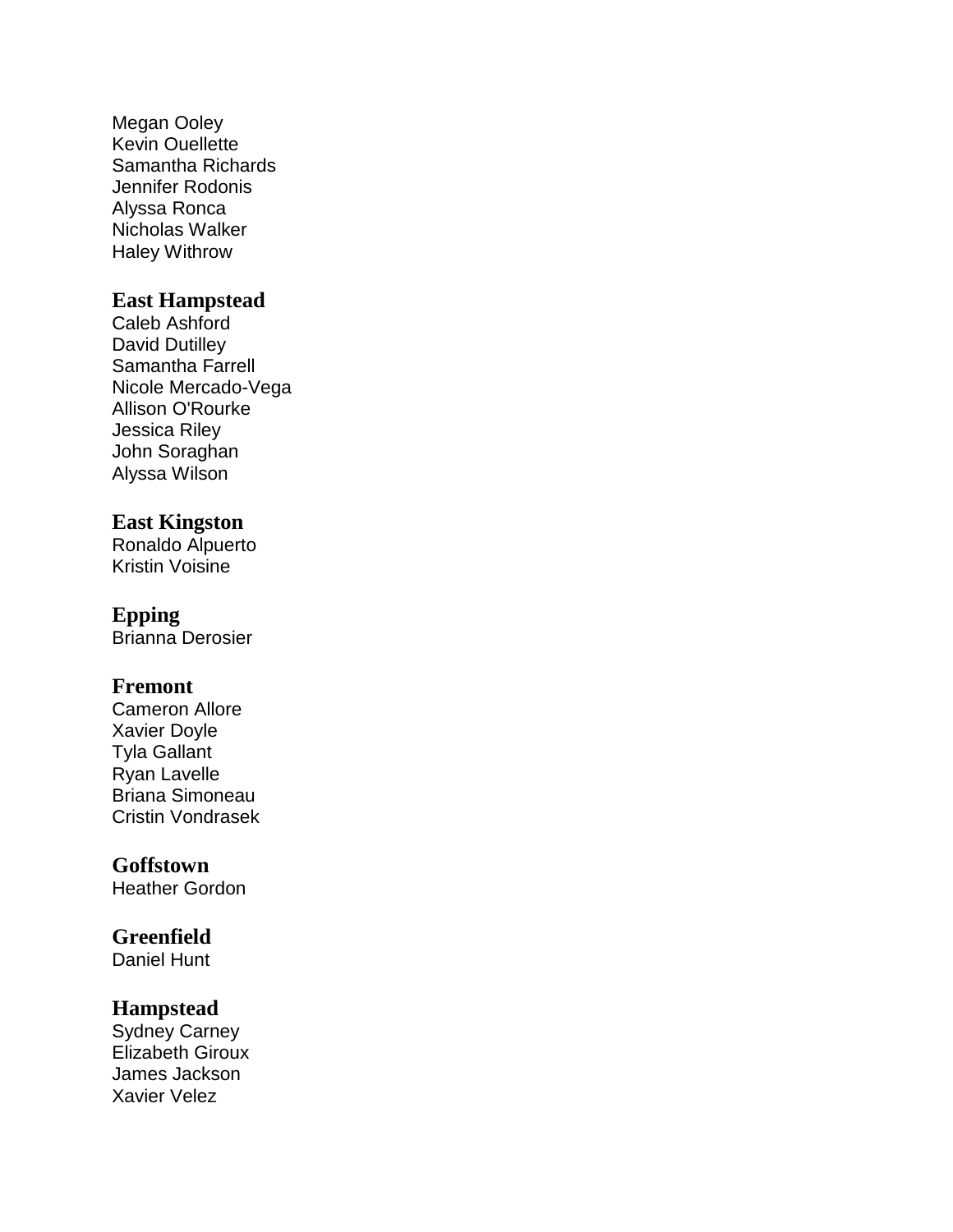# Cameron Walker

# **Hampton**

Jarrod Cobb Glen Giurai Hannah Markowitz Alyssa Provencher

### **Hampton Falls**

Kassandra Howard Laura McIlveen Andrew Mullen Tyler Pepper Sarah Regan-Kelley

# **Hudson**

Kimberly Maier Esia Rosenberg

# **Kingston**

Kyle Ballard Kendall Burke Melanie Fortin Thomas Hart Kevin Holter Shawna Loehr Allison Lovering Jennifer Lovering Margarita Paduani Kyle Pearce

# **Laconia**

Marcus Cutrona

# **Londonderry**

Mallory Manning Matthew Pingree Dean Sheldon Noah Tavano Destiney Yerian

#### **Manchester**

Dillon Dossey Patrick Freitas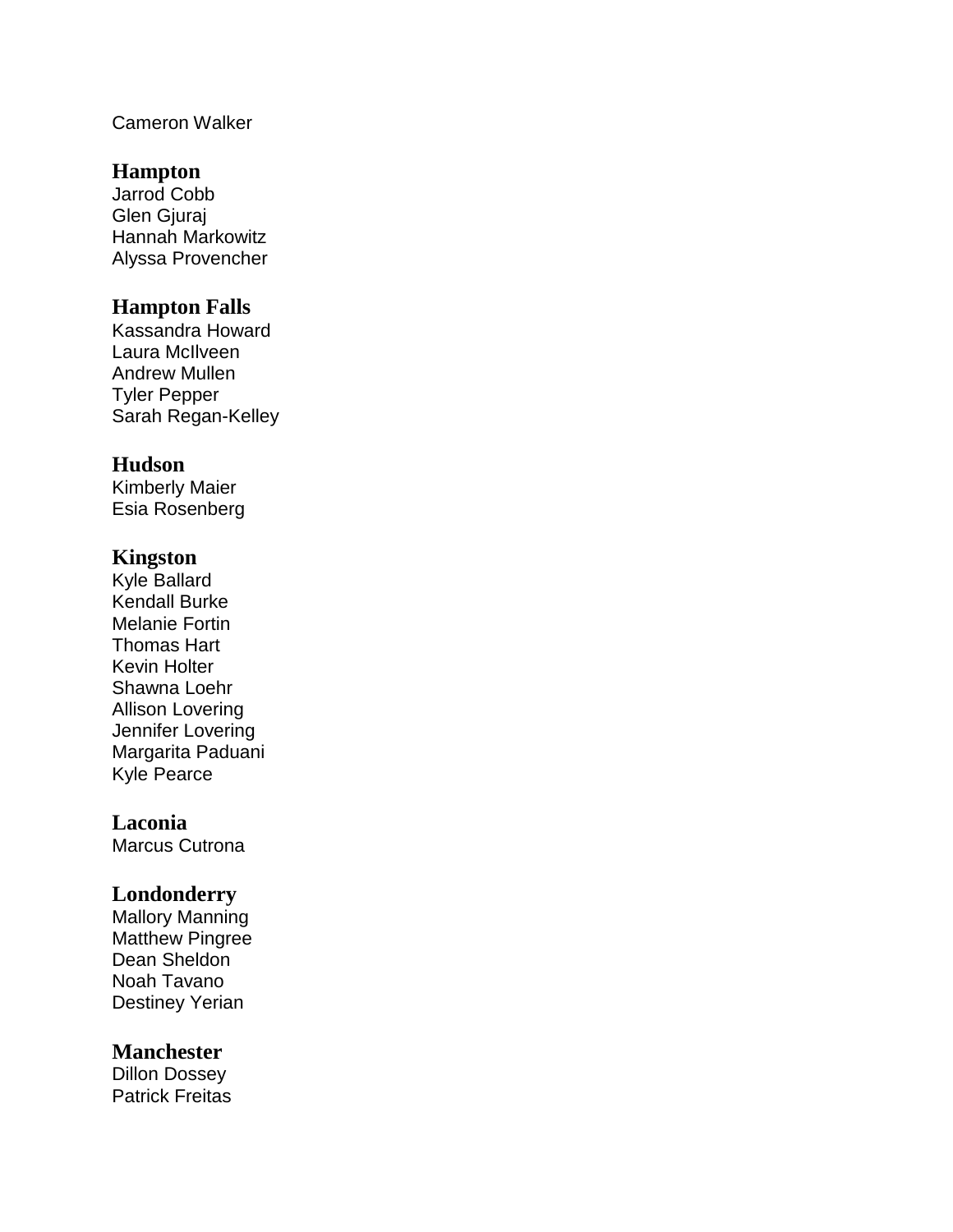Stephanie Medina Luis Santiago Mark Wilson

### **Nashua**

Stefanie Feliz Matthew LeBlanc

### **New Castle**

Joshua Saenz

### **Newton**

Rebecca DuBois Karen Giguere Katie Harriman Matthew King Nathaniel King Mary Marshall Nathan Miller Geehae Moon Patrick O'Keefe Shayla Santos Brian Sevigny Devon Sprague Gina Whitford

#### **North Hampton**

Jennifer Fitzsimmons Nhu-Quynh Pham

# **Pelham**

Briana Bianchi Alyssa Deacon Sirena Hilbert Donna Miller Micaela O'Neill April Reidy

### **Plaistow**

Madison Bishop Alexis Brown Jeremy Bush Rebecca Cairns Rachele Cerasuolo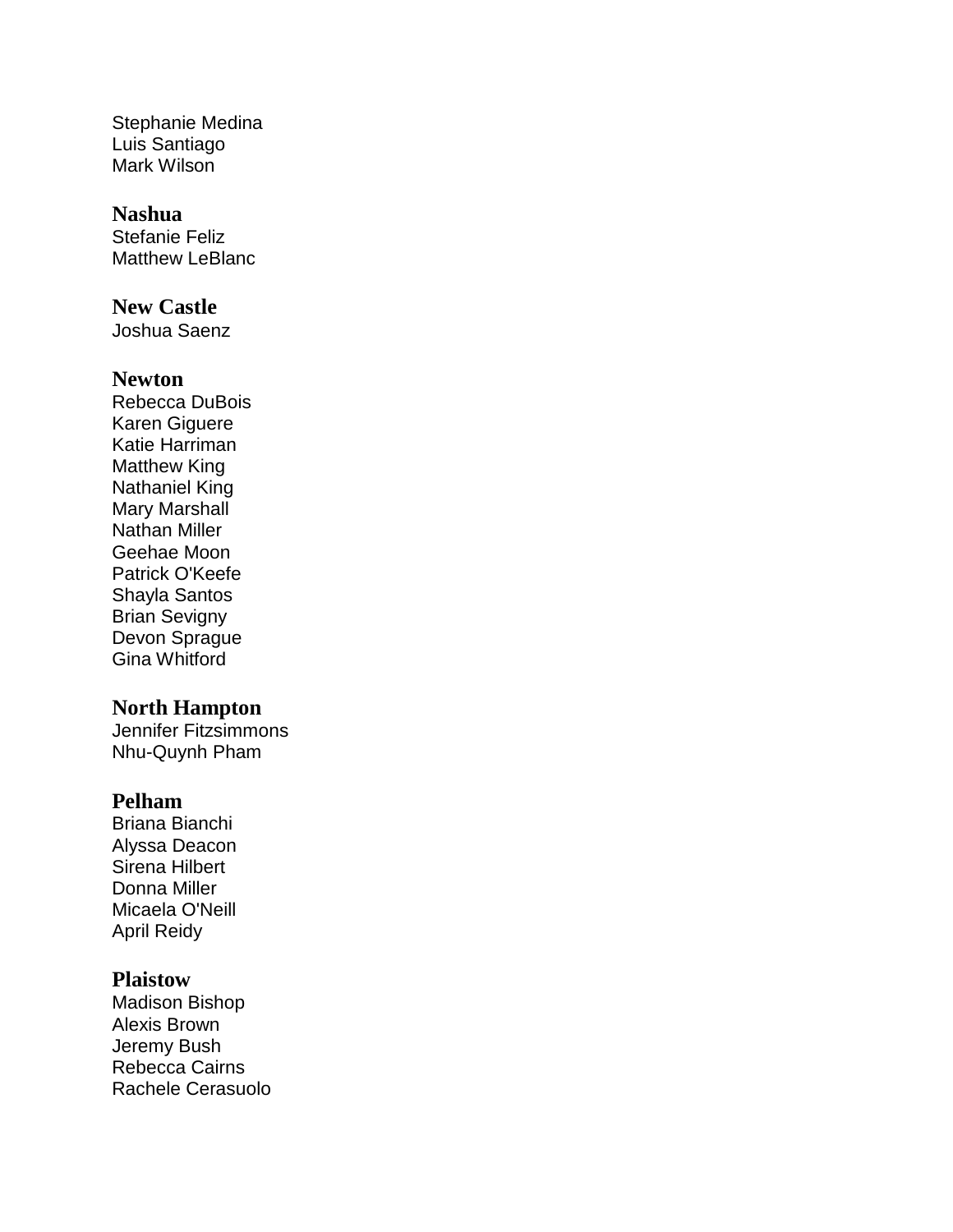Melissa Desharnais Amy Freeman Catherine Greene Shayne Greene Tiffany Hinxman Vanessa Horgan Orathai Howard Amber Kelley Honour Kimball Colin King Alexis Latter Abagayle Matz Jessica Michel Olivia Mullins Joseph Paquin Malina Popa Holly Prisco Blake Romano Tyler Silva Rebecca Simmons Adina Sulesky Bailey Torrissi Lucas Unger Jennifer Warren Ashley Wheeler Amanda Whitney

#### **Portsmouth**

Marilia Geronimo Adames

# **Raymond**

Erin Gallant Breanna Thibodeau

### **Rye**

Taryn Decker

### **Salem**

Rachel Amiss Kyle Arnold Madeleine Baptiste Tyler Bergeron Alexander Bochman Kelcey Bolduc Justin Bozeman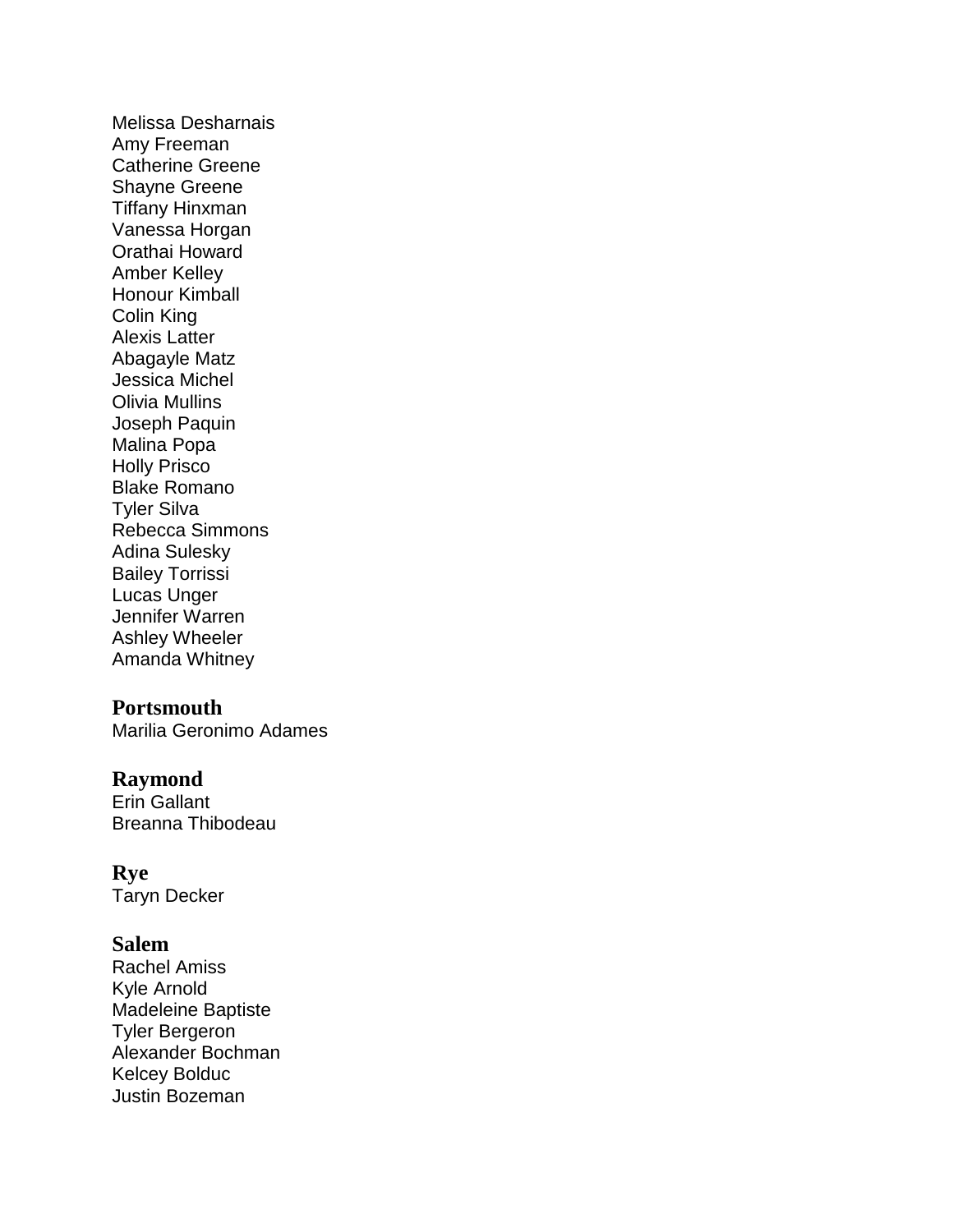Haley Brust Bryanna Burnham Erin Campbell Taylor Carelli Glenn Chickering Gracyn Cunningham Jessica Duffy Kenneth Errico Kairy Fuentes Bria Garabedian Linda Goddu Jissel Gomez Alana Gonsalves Nicholas Gostanian Amanda Goulet Nicolas Hadley Austin Hamel Cara Huntley Brooke Johnson Erin Lehner Jenna Libby Ashley Mahoney Roseanne Martin Margaret Matte Michael Mendonca Cameron Messer Suzanne Naser Kelsey Ouellet Jessica Piscopo Christine Powell Marissa Provencher Matthew Rafferty Celine Ramey Samantha Riel Kayla Riley Noah Rothgaber Maximiliano Saldivar Ashley Sarquiz Alison Spampinato Devin Sullivan Robert Sweeney Nathaniel Torres Jessica Verdonck Elizabeth Voltero Julie Wall Brittney Waller